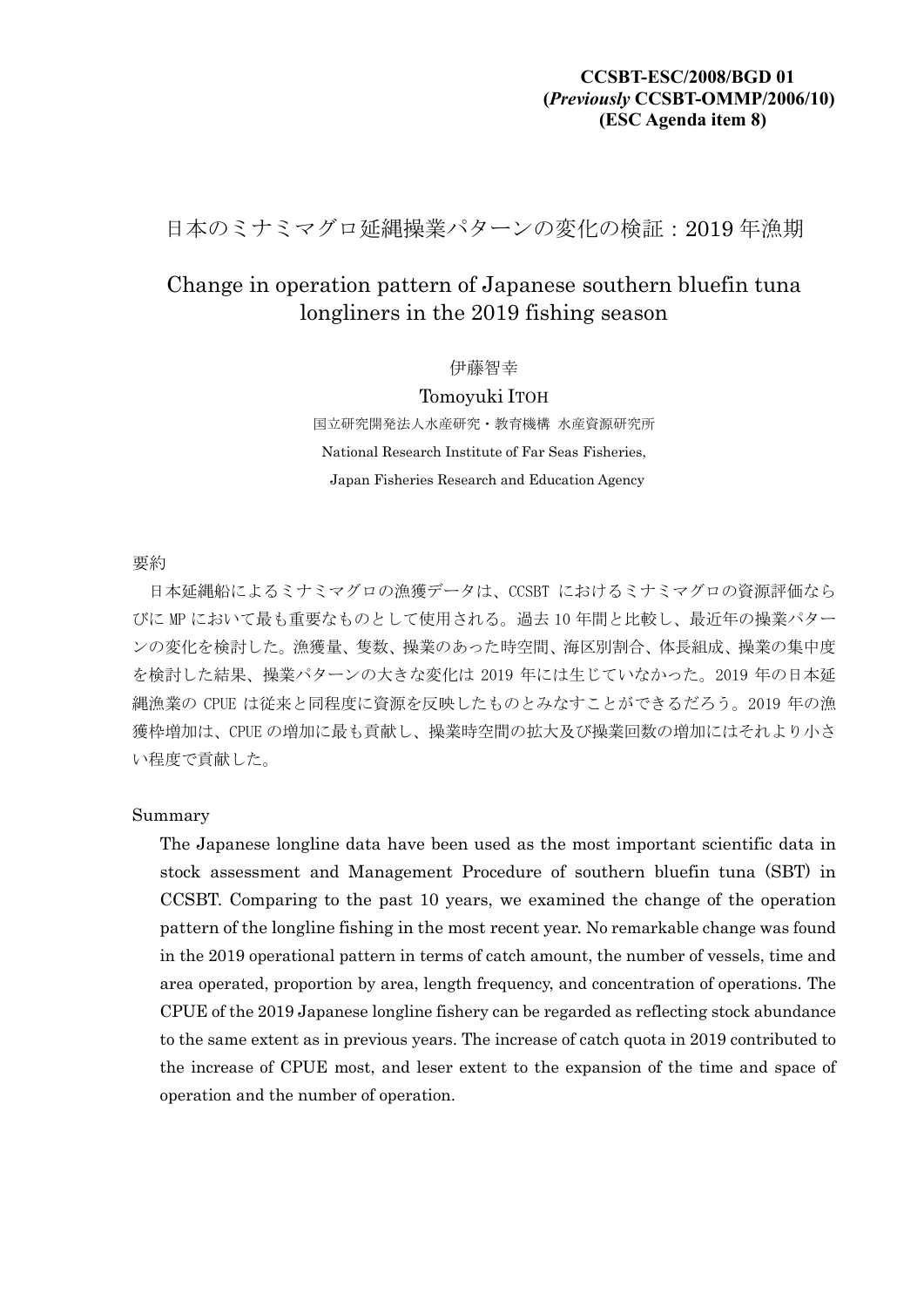### Introduction

CCSBT におけるミナミマグロ Thunnus maccovii の資源評価は漁業情報に大きく依存してい る。漁業データは、漁業独立調査よりも比較的容易に低コストで広い時空間の情報を集めること ができる長所がある。しかしそのデザインが系統だってはいないことから、漁業研究者はデータ を適切に解釈し、資源指標の変化の理由について資源の変化なのかそれとも漁業の操業パターン の変化に起因するバイアスなのかを区別する必要がある。毎年の注意深い漁業データのモニタリ ングは CCSBT をはじめとしたまぐろ RFMO での資源評価に不可欠な作業である。

CCSBT におけるそうした操業パターン変化の検証は、ミナミマグロに関連する全ての漁業に ついて毎年実施すべきである。中でも日本延縄船によるミナミマグロの漁獲データは、CCSBT に おけるミナミマグロの資源評価において最も重要なものとして使用されてきたこと、ならびに 2011 年に運用を開始した管理方式 MP において TAC を決定するインプットデータであることか ら、注意深いモニタリングが必要である。よって我々は毎年、検証文書を提出してきた (e.g. Itoh 2019)。本文書は、2019 年末までに収集されたデータに基づくアップデートであり、過去 10 年 間との比較で 2019 年の変化を検討する。

The stock assessment of southern bluefin tuna *Thunnus maccoyii* (SBT) in CCSBT highly relies on data from various fisheries. Fishery data have a crucial advantage that a large amount of information from a large scale in time and space can be easily collected without expensive cost compare to fishery independent researches. However, because its design is not systematic, fishery scientists need to interpret the data properly and to distinguish the reason of any changes in stock indices is whether by changes in stock itself or by bias caused by any change of fishing operational pattern. Careful monitoring of fishery every year is an essential task for stock assessment and management of fish in tuna RFMOs, including CCSBT.

Such a careful examination of fishing operational pattern should be carried out annually for all fishery related to SBT. Among them, the catch data of Japanese longliners is the most important because it has been used as the most important data for the stock assessment of SBT for a long period of years and it is a major input datasets of the Management Procedure which implemented CCSBT in 2011. Therefore, we have been evaluating operational pattern of Japanese longline for SBT every year (e.g. Itoh 2019). This paper is the update of it up to the end of 2019.

### Material and method

三つのデータセットを解析した。一つ目のデータセットは 2001 年から 2019 年までの RTMP デ ータである。Logbook が日本の漁獲についての公式統計ではあるが、Logbook データにはミナミ マグロを対象としない操業も含まれ、またデータが使用可能となるまでに 2 年程度の遅れがある ことから、最近年の RTMP データと同じ条件で比較することができない。なお、RTMP はミナミ マグロを対象として出漁する日本延縄船の全てが報告しており、日本が CCSBT 統計海区の 4-9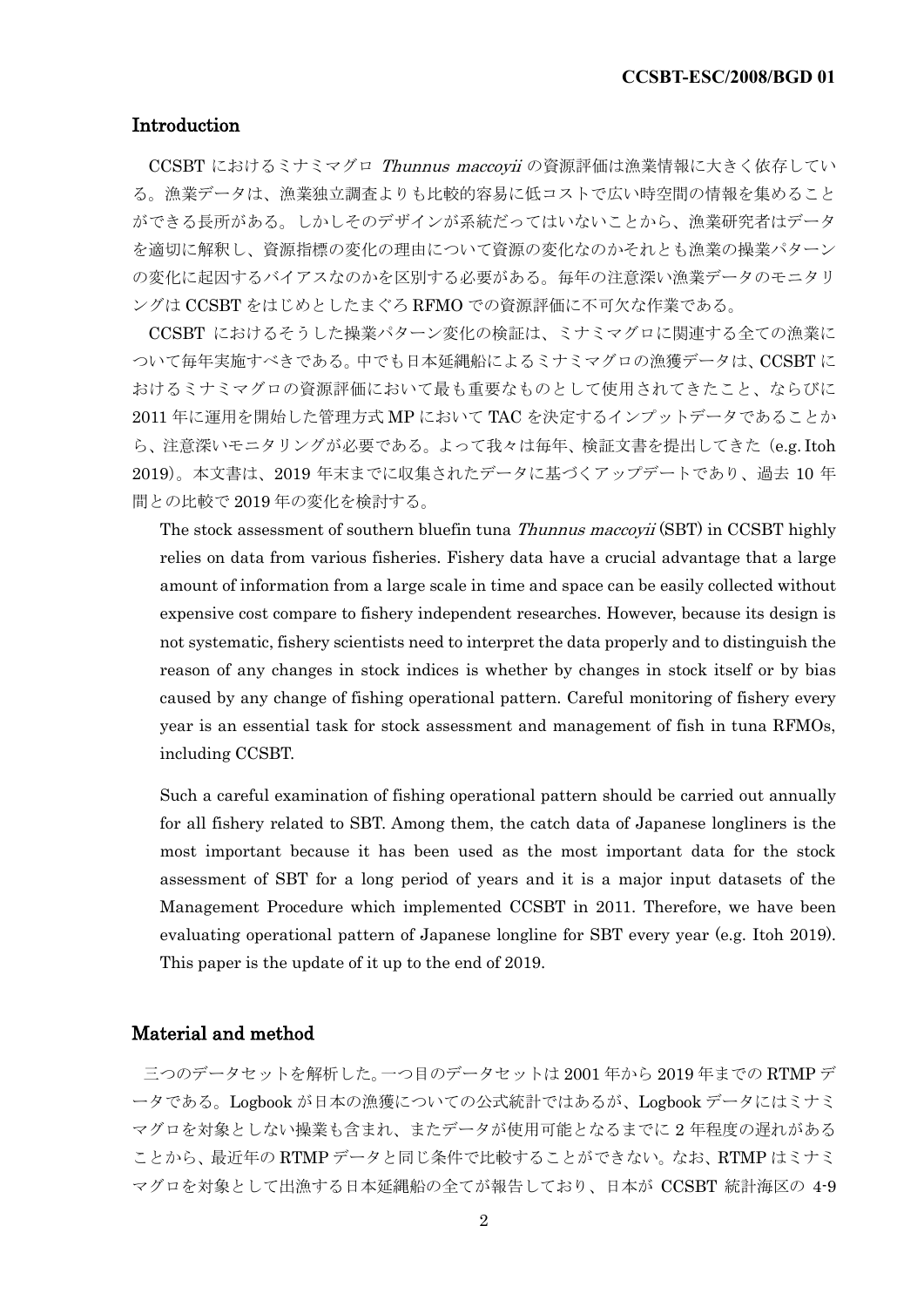海区において漁獲するミナミマグロ漁獲尾数全体の過去においては 90%以上(2001-2005 年の平 均値は 93%)、近年は 100%が RTMP に含まれていることから、日本延縄船のミナミマグロ操業 を十分に反映している(Sakai et al. 2014)。2019年以前の 10年間 (2009年-2018年)を比較対 象とした。ある月の緯度 5 度、経度 5 度区画をセルと称し、解析の単位とした。

二つ目のデータセットは、コア船 CPUE を求めるために作成したコア船を抽出する前のもの(日 本タイプ延縄操業別データと称す)で、日本の logbook データを含み(最近年は RTMP 主体)、 NZ ジョイントベンチャーや豪州枠の RTMP 船操業も含む shot-by-shot データから構成される (Itoh and Takahashi 2020)。

三つ目のデータセットは日本延縄船のミナミマグロ漁獲魚についての 1965 年からの歴史的な 体長別漁獲尾数および CCSBT で用いられている年齢‐体長関係から変換した年齢別の漁獲尾数 データである。

日本タイプ延縄操業別データを使用してセル数を、全操業並びに SBT (4 歳以上魚) が漁獲され た操業について集計した。また同じデータセットを使用して、5 度区画・月内において操業のあっ た 1 度区画の数も集計した。これは一種の操業海域の集中を示す情報である。

操業海域の集中の度合いは別途開発したインデックスでも示した(Attachment 1)。この集中指 数は Dr. Hillary が計算方法を提供したもので、操業緯経度の平均位置に対する分散を指標化した ものである。集中指数は日本タイプ延縄操業別データセットに適用し、4-9 海区、4 月-9 月のデー タにおける釣鈎数とミナミマグロ尾数(4 歳以上魚)の両方について求めた。

Three datasets were used for analyses in this paper. The first was the RTMP (RealTime Monitoring Program) data between 2001 and 2019. While logbook data are the Japanese official catch-and-effort data, logbook data, which includes longline operations targeting for other tuna species and requires about two years to be available, does not allow comparison with the most recent year to previous years in same condition. RTMP data fully represents Japanese SBT longline operation because it includes all of longline operations targeting for SBT. The data includes more than 90% of total SBT catch of Japan in CCSBT statistical area (Area) 4-9 in the past (mean of 2001-2005 is 93%) (Sakai et al. 2014), and 100% of the catch in recent years. Various statistics of the data in 2019 were compared to previous 10 years, 2009-2018. Five degrees longitude, five degrees latitude in a month is defined as one "cell".

The second ("Japanese-type longline shot-by-shot dataset") was made for the CPUE of core vessels which comprised of Japanese logbook data (mostly RTMP data in the most recent year), RTMP data from Australia in the 1990s, and New Zealand charter vessel data (Itoh and Takahashi 2020). Data of all vessels, before extracting the core vessels, were used for analysis.

The third contains historical catch-at-length data since 1965. It was converted to catchat-age by using age-length relationship used in CCSBT.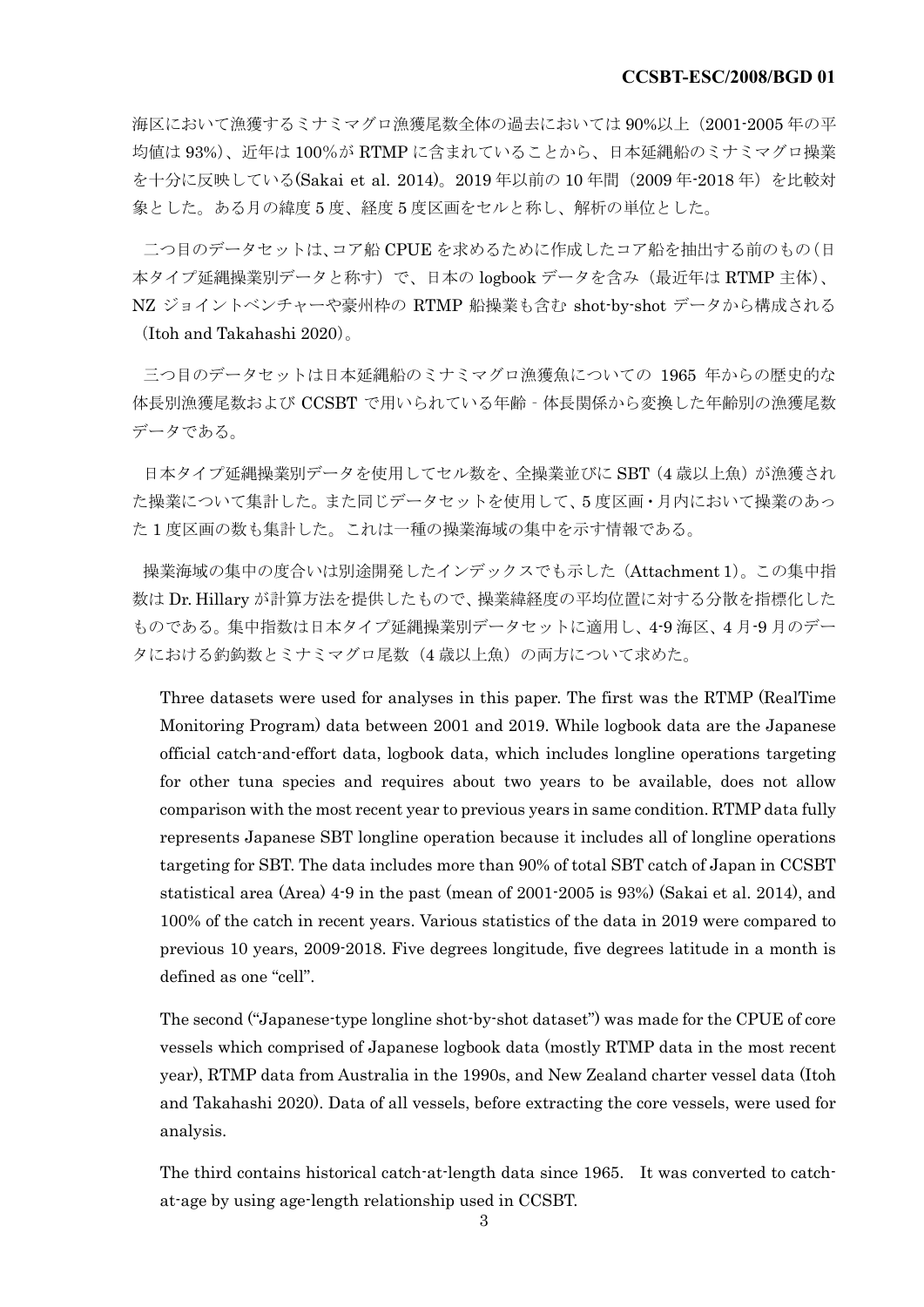The numbers of cells were calculated for the Japanese-type longline shot-by-shot dataset in two cases, all operations and operations with catch of SBT age 4+. In addition, the number of one degree square operated within five degrees square, a kind of indicator for operational concentration, was calculated using this dataset.

Spatial concentration of operation was also calculated as another index (Attachment 1). The concentration index was derived from variance to the mean latitude and longitude of operations over the years, and the method was provided by Dr. Hillary in CSIRO. The index was calculated in two cases, all operations and operations with catch of SBT age 4+ by using the Japanese-type longline shot-by-shot dataset in Areas 4 to 9 in April-September.

#### Result

1. 漁獲、努力量、サイズ/年齢の概要 Summary of the catch, effort and size/age

図1に、CCSBT 統計海区 4-9 海区における、毎年の隻数、使用鈎数、ミナミマグロ漁獲尾数 を、2009 年から 2018 年までの平均値に対する相対値で示す。どの値も 2005 年から 2008 年また は 2010 年まで減少し、2010 年から 2013 年までは横ばいで推移した。その後、ミナミマグロ漁 獲尾数は大きく増加(2019 年は 2013 年の 2.27 倍)し、使用鈎数と隻数はほぼ横ばいである。

図 2 に、隻数、使用鈎数、ミナミマグロ漁獲尾数の統計海区別組成を示す。漁獲尾数では、7 海 区の割合が 2004 年に大きく減少し、2006 年から 2011 年に掛けて再び増加した。それに伴って 4 海区と 8 海区の割合が減少した。2012 年以降の年別の海区組成は類似している。

図 3 にミナミマグロの体長組成を示す。2019 年の体長組成は 125cmFL と 145 ㎝ FL に二つの ピークを持っていた。大型のピークは 2016 年の 130 ㎝のピークが徐々に大型化したようである。 小型魚の部分は放流による影響も受けている点に留意すべき(Itoh et al. 2014)。年別の平均年齢 (±1 SD) を 1965年から最近年まで図 4 に示す。歴史的に平均年齢で6歳から8歳までを利用 しており、歴史的な変化は小さい。年別の年齢組成を図 5 に示す。いくつかの豊度の高い年級が おおよそ追跡できる。最近では、1998 年級が 2002 年から 2008 年まで追跡できる。2006 年級は 2011 年から 2014 年まで、2010 年級は 2015 年から 2018 年まで追跡できる。2014 年級が 2018 年と 2019 年にわずかな高い組成を形成しているようである。

Figure 1 shows relative values of the numbers of vessels, hooks used, and SBT caught to the mean values between 2009 and 2018 in the Areas 4 to 9. The values decreased from 2005 to 2008 or 2010 followed by stable period up to 2013. Up to 2019, the number of SBT caught largely increased (2.27 times of 2013 in 2019), and the number of hooks used and the number of vessels was stable.

Figure 2 shows the compositions of numbers of vessels, hooks used, and SBT caught by Area. The proportion of number of SBT in Area 7 was dropped in 2004 and increased again from 2006 to 2011. Along with the increase of proportion in Area 7, those in Area 4 and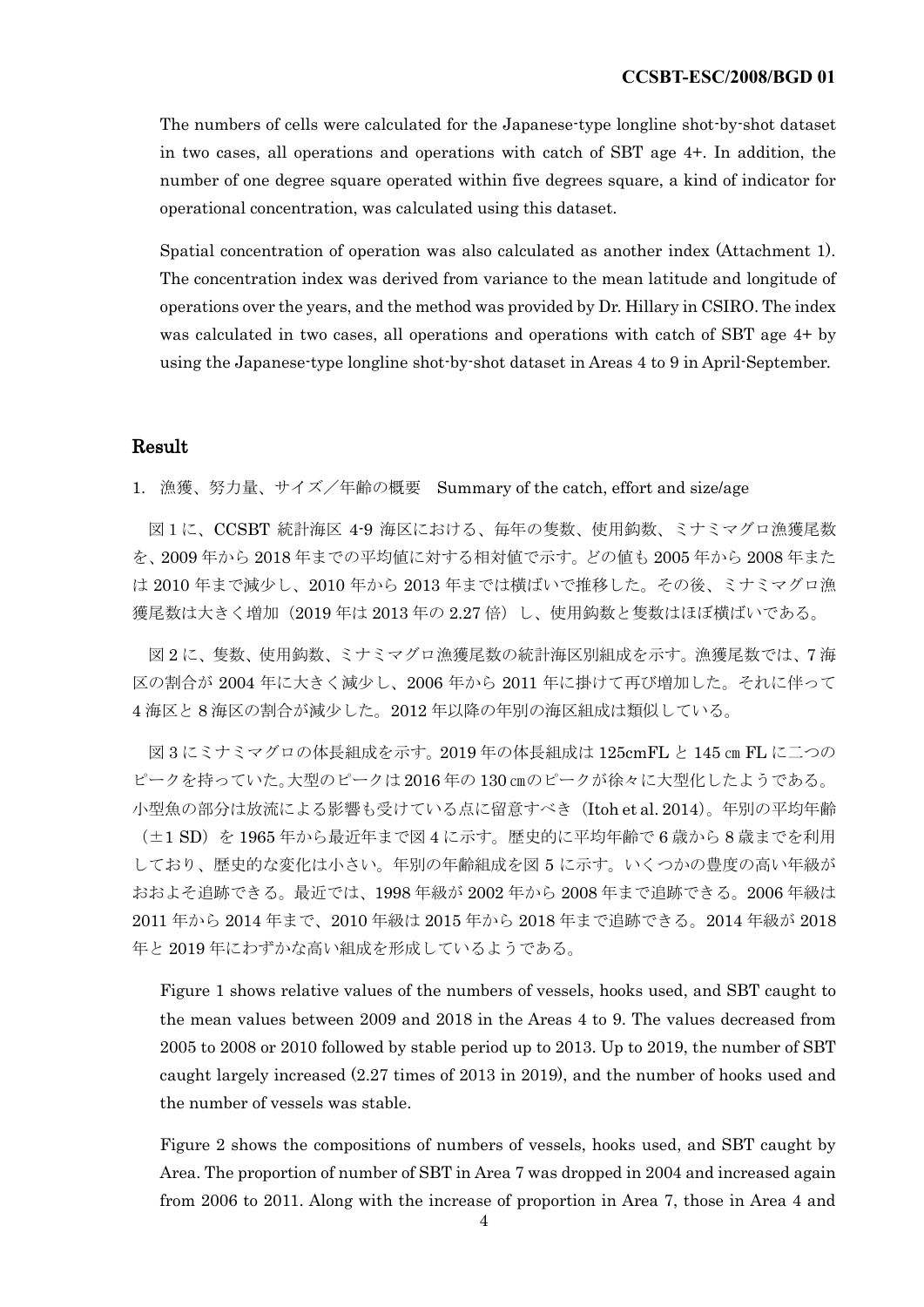Area 8 were decreased. Since 2012, composition by Area has been similar over years.

Figure 3 shows fork length frequency of SBT by year. In 2019, it has two peaks in 125 and 145 cmFL. The larger peak would be the result of growth from the peak at 130 cmFL in 2016. Note that frequencies in small fish are affected from small fish release and discards (Itoh et al. 2014). Figure 4 shows mean age (+- 1 SD) from 1965 to the most recent year. Mean age of fish caught ranged between six and eight without historical trend. Figure 5 shows age frequency by year. Several strong cohorts can be seen and possible to follow. In recent years, the 1998 year class can be followed between 2002 and 2008. In addition, the 2006 year class can be done between 2011 and 2014 and the 2010 year class also can be followed between 2015 and 2018. The 2014 year class can be seen as slightly dominant in 2018 and 2019.

#### 2. 操業時空間の変化 Changes of the time and space operated

図 6 に、RTMP 船データセットにおける 4-9 海区内の操業のあったセル (5x5 度・月単位) 数 の変化を示す。合計セル数は 2006 年の 165 セルから 2014 年の 94 セルまで減少し、2015 年に は一度 125 セルに増加したが 2019 年には 81 セルに低下した。

表 1 に、セル数を年、月、海区別に示す。表 2 には、その操業回数を示す。過去 5 年間または 10 年間と比較して 2019 年の操業時期、海域はほぼ同様であった。詳細に見ると、全海区・一年 間に対する海区・月別の操業割合が過去 5 年間の組成に対して 3%以上増加したのは、7 海区の 5 月、9 海区の 4 月と 5 月であった。逆に 3%以上減少したのは 8 海区の 8 月であった。各海区の中 心時期は 4 海区 6 月、7 海区 5 月、8 海区 8 月、9 海区 5 月であり、過去と同様であった。8 海区 では 2010 年以降、4 月から 5 月の操業割合が増加しているが、主漁期である 8 月よりは依然とし て低い。

図 7 に RTMP 船データセットにおける 1 セル当たりの操業回数を示す。日本の総漁獲枠が半 分以下に減少し、漁期撤廃に伴ってセル数が増加したことの結果として、1 セル当たりの操業回 数は 2005 年の 114.3 回/セルから 2010 年に 20.7 回/セルにまで減少した。その後わずかな増 加が継続し、2019 年には 46.6 回/セルとなった。7 海区では 1 セル当たりの操業回数が 2010 年 から大きく増加している。

図 8 は日本タイプ延縄操業別データセットを使って求めた 4-9 月、4-9 海区内の操業セル数で ある。SBT が漁獲されなかった操業も含めた全操業で見ると、操業セル数は 1980 年代から次第 に減少し、2002 年、2003 年に低くなった後に 2006 年にかけて増加したが、その後はまた減少 し、2015 年以降はさらに減少している(図 8a 上図)。セルの定義を 5 度区画・月から 1 度区画・ 月に変更しても傾向は変わらない(図 8a 中図)。5度区画·月の1セル当たりの操業回数(図 8a の白丸)は 1986年から 2005年まではほぼ一定であったが、その後は減少し、2007年以降は横 ばいかやや増加している。セル数の減少は特定の海区だけでなく、全ての海区で生じていた。

データをミナミマグロ 4 歳以上魚が漁獲された操業に限定しても、全操業で見られたものと傾 向に違いはなかった(図 8b)。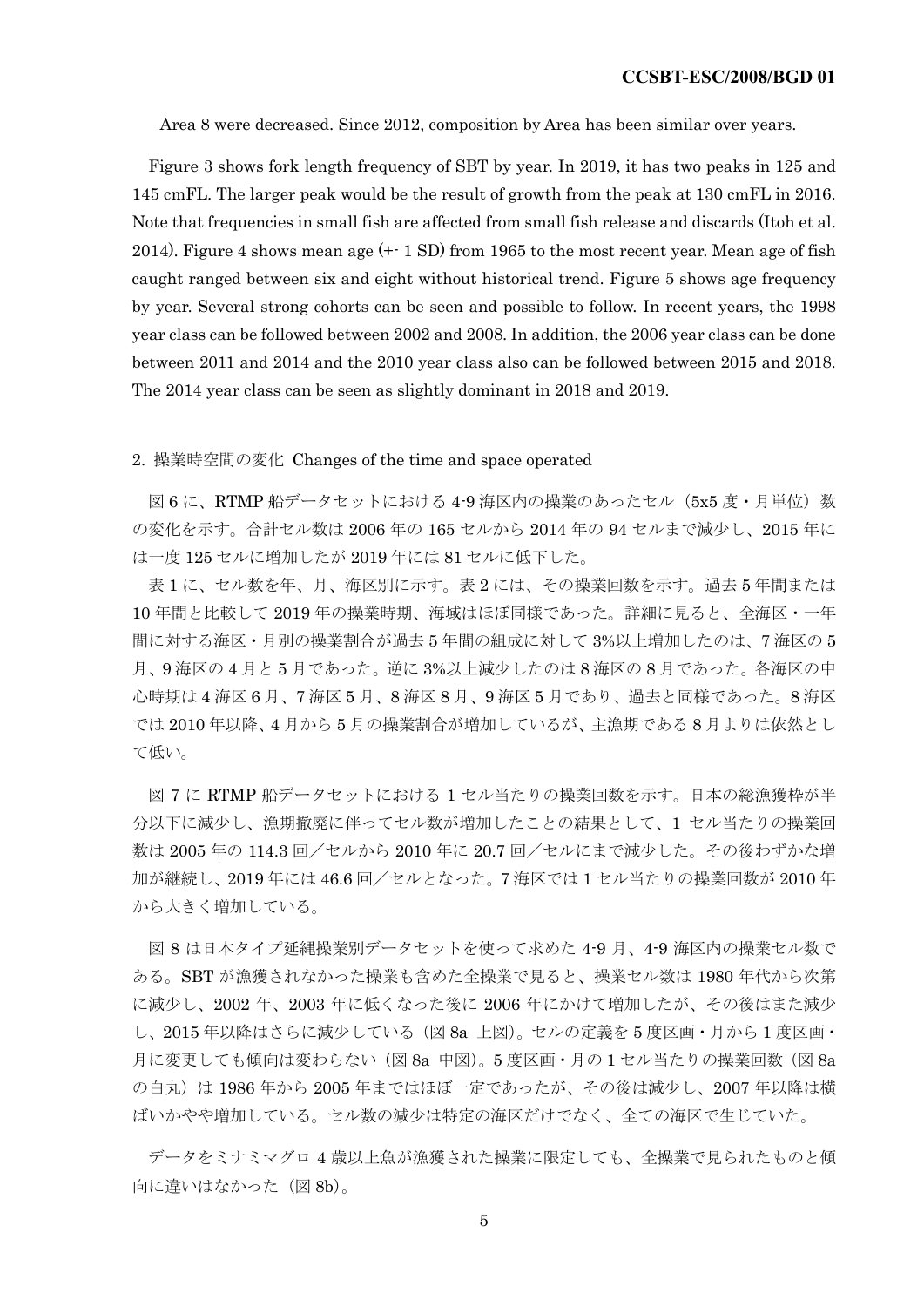Figure 6 shows the change of the number of cells (five degree square and month) in Area 4-9 in the RTMP data. The total number of cells has been decreasing from 165 in 2006 to 94 in 2014. It turned increasing in 2015 as 125 cells, however, decreased again to 81 in 2019.

Table 1 shows the number of cells by year, month and Area. Table 2 shows the number of operations. Fishing season and area in 2019 were similar to those in previous five or 10 years in general. Seeing in detail, it increased (>3% of previous five years composition) in May in Area 7, and April and May in Area 9 in terms of the proportions in the number of operations by Area and month to the total number of operations in Area 4-9 and Month 4-9 in 2019. On the contrary, it decreased in August in Area 8. The main fishing periods were same as previous years like June in Area 4, May in Area 7, August in Area 8, and May in Area 9. While the proportion in the number of operation was higher from April to May than in previous years, it was lower than that in August, the main fishing season, in Area 8.

Figure 7 shows the number of operations per cell in the RTMP dataset. Because the allocation of TAC to Japan was reduced to less than half and the number of cell operated was increased with the lift of seasonal area closure, the number of operations per cell has decreased to 20.7 times per cell in 2010 from 114.3 times per cell in 2005. Since then, slight increase has continued, and it reached 46.6 times per cell in 2019. In Area 7, the number of operations per cell is increasing.

Figure 8 shows the number of cells operated in Area 4-9 and month 4-9 in the Japanesetype longline shot-by-shot dataset. In all operations including SBT zero catch, the number of cells decreased since the 1980s to 2002 and 2003 followed by slight increase until 2006, decreasing further, and then stable since 2013 (Fig. 8a upper panel). No difference was found in the case that the cell was defined as one degree square and month (Fig. 8a middle panel). The number of operations per cell in five degree (line with open circle in Fig. 8a) had been stable between 1986 and 2005, then decreased and has been stable since 2007, but has been slightly increasing since 2010. Decrease of the number of cells was observed in all Areas.

No difference was found when the data was limited in operations with catch of SBT 4+ only, instead of all operations (Fig. 8b).

#### 3. 操業の集中度 Concentration of area operated

日本タイプ延縄操業別データによる、ある 5度区画内で操業のあった1度区画の数(全数は 25) は、1986-2006 年の平均値は 6.9 個、2007 年以降はやや低下して横ばいである(図 8a 下図)。デ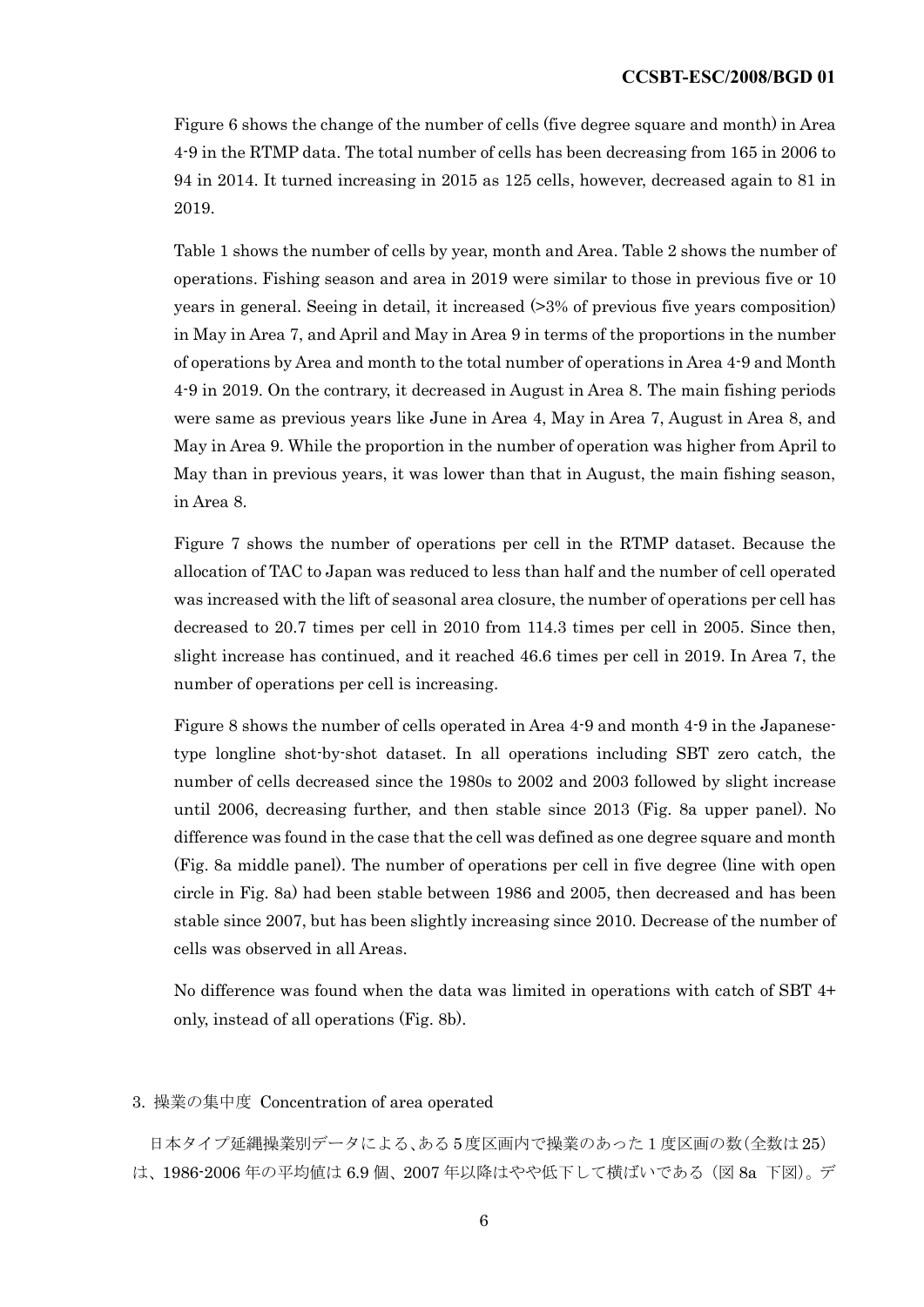ータをミナミマグロ 4 歳以上魚が漁獲された操業も同様である(図 8b 下図)。

集中度指数は統計海域別に求めた(図 9)。値が高いことは操業海域の拡散を、また低いことは 操業海域の集中を意味する。Area 6 は 2016 年からデータが無くなった。経年的には 8 海区、9 海区は安定的に推移し、5 海区、7 海区は変動が大きかった。8 海区では 2013 年と 2014 年に、 漁獲尾数では集中しているが努力量の分布は拡散していた。7 海区の操業位置を詳細に検討した ところ、2003 年まではタスマニア島の東西両方で操業があったが、2004 年以降は東側でしか操 業しておらず、全年からもとめた7海区の漁場の中心(東西の中央になる)から離れたデータが 多いことによって指数が増加(拡散)した。

The number of one degree square operated in a five degrees square (total is 25) was 6.9 in the average of 1986-2005. It dropped and was stable since 2007 (Fig. 8a bottom panel). When the data was limited in operations with SBT 4+ only, it is similar to that of all operations (Fig. 8b bottom panel).

Figure 9 shows the concentration index by Area. Smaller and larger values indicate more and less concentrated operation, respectively. No data were available for Area 6 since 2016. The time series have been stable in Area 8 and Area 9, and fluctuated largely in Area 5 and Area 7. In Area 8 in 2013 and 2014, it was less concentrated in terms of hooks while it was still concentrated in catch. Detailed examination of operated area found that, in Area 7, there were operations both the east and west of Tasmania Island before 2003, but only in the east since 2004 (there were only data far apart from the center of Area 7 which obtained from all the years) and resulted in increase of the index (less concentrate).

4. 船の一貫性 Vessel consistency

表 3 に、2019年の RTMP 参加船(かつミナミマグロを漁獲した船)が過去とどれほど共通し ているかを示す。2019 年の 87 隻中、2001-2005 年に 4 年間または 5 年間、RTMP においてミナ ミマグロ操業を実施したことがあるのは42隻(48%)と依然として大きな割合を占めており、船 は一貫したものが多いことが分かる。

Table 3 shows the consistency of the vessels that participated the RTMP in 2019 (and caught any SBT) with those in 2001-2005. Among 87 vessels in 2019, 42 vessels participated RTMP during 2001-2005 for four or five years, and they still consist of a large part of SBT vessels (48%).

### Discussion

漁獲量、隻数、操業のあった時空間、海区別割合、体長組成、年齢組成、操業の集中度を検討し た結果、操業パターンの大きな変化は 2019 年には生じていなかった。2019 年の日本延縄漁業の CPUE は従来と同程度に資源を反映したものとみなすことができるだろう。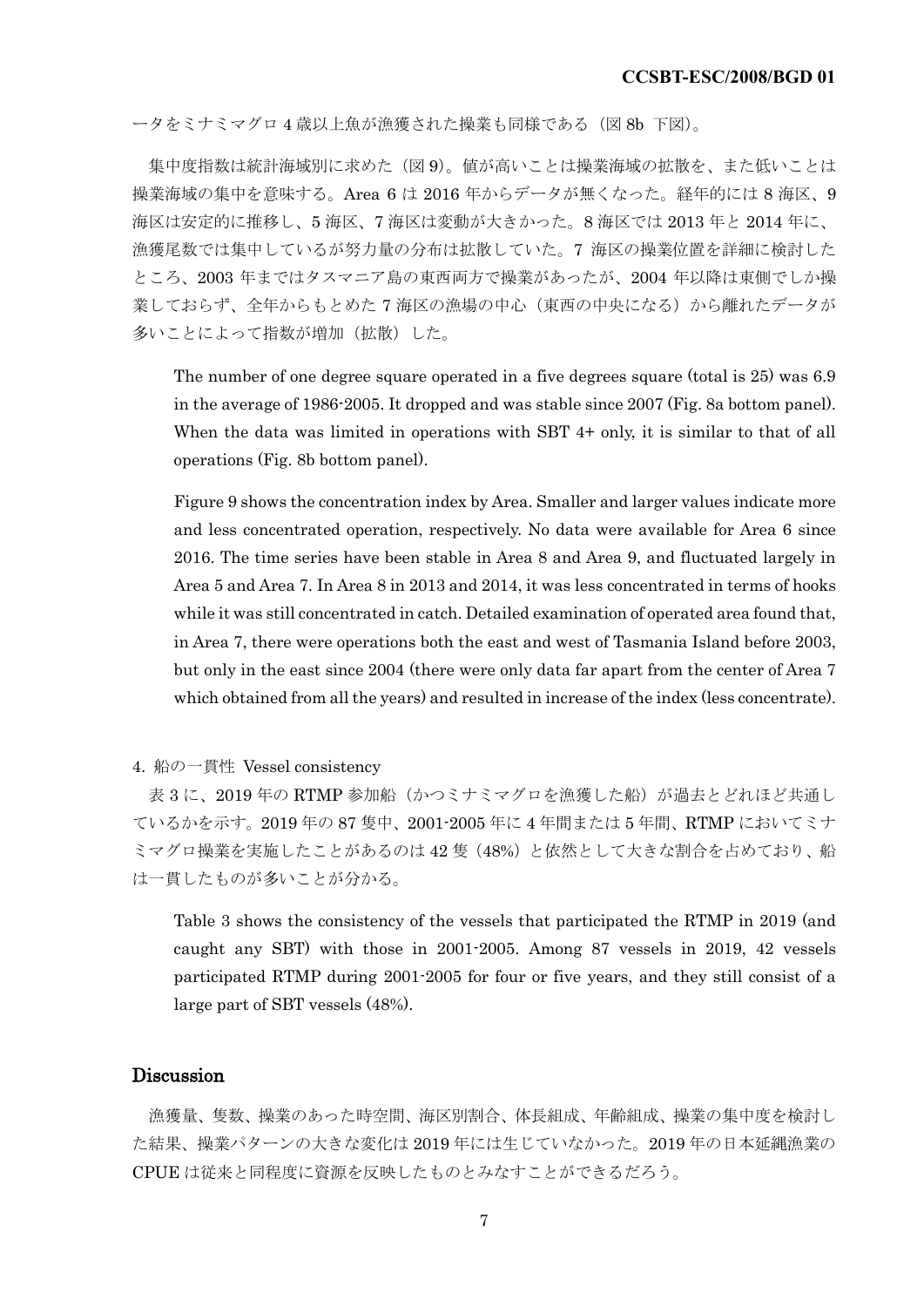7 海区での操業割合は、2004 年から 2011 年まで継続して増加している。低水準であった 2000 年級が加入したころ、タスマン海ではミナミマグロの漁況が悪く、日本延縄船が 7 海区での操業 を避けていた。新たな増加というよりはそれらの漁船団が戻ったものである(Itoh et al 2015)。

日本の漁獲量は 2013 年の 2694 トンから 2019 年の 5,851 トン(2013 年の 2.17 倍)へと増加 した。これに対して RTMP データにおける 2019 年の 4-9 海区の操業回数は 2013 年に対して 1.14 倍にしか増えなかった。そして操業セル数は 0.81 倍(81/100)に減少した。漁獲量の増加に 対しては CPUE の増加 (1.97倍) が最も貢献しており、操業回数や操業時空間の拡大への貢献は それより小さかった。

No remarkable change was found in the 2019 operational pattern in terms of catch amount, the number of vessels, time and area operated, proportion by area, length frequency, and concentration of operations. It can be said that the Japanese longline CPUE in 2019 represents the change of SBT stock abundance consistently as in previous years.

Proportion of operation in Area 7 has been increasing from 2004 to 2011. In the early 2000s, many Japanese longline fleets escaped from Area 7 with its low CPUE probably due to the weak cohort around the 2000 year classes (Itoh et al. 2015).

The total catches of Japan were increased from 2,694 tons in 2013 to 5,851 tons in 2019 (2.17 times of 2013). However, the factor in the number of operations in 2019 was small as 1.14 times of 2013 in RTMP data. The factor in the number of cells operated was also small as 0.81 times (81/100) of 2013. The increase of total catch was contributed largely by higher CPUE (1.97 times of 2013) and was contributed lesser degree by the expansion of time and area of operation or increase in the number of operation.

### References

- Itoh T. 2019 Change in operation pattern of Japanese southern bluefin tuna longliners in the 2018 fishing season. CCSBT-OMMP/1906/08.
- Itoh, T., K. Suzuki and O. Sakai. 2014 Mortality estimation for southern bluefin tuna released and discarded from Japanese longline fishery. CCSBT-OMMP5/1406/08.
- Itoh, T. and N. Takahashi 2020. Update of the core vessel data and CPUE for southern bluefin tuna in 2019. CCSBT-OMMP/2006/11.
- Itoh, T., Izumi Yamasaki and Sayako Takeda. 2015. Review of Japanese southern bluefin tuna fisheries in 2014. CCSBT-ESC/1509/SBT Fisheries-Japan.
- Sakai, O., T Itoh and T. Sakamoto. 2009. Review of Japanese SBT Fisheries in 2008. CCSBT-ESC/0909/Fisheries-Japan.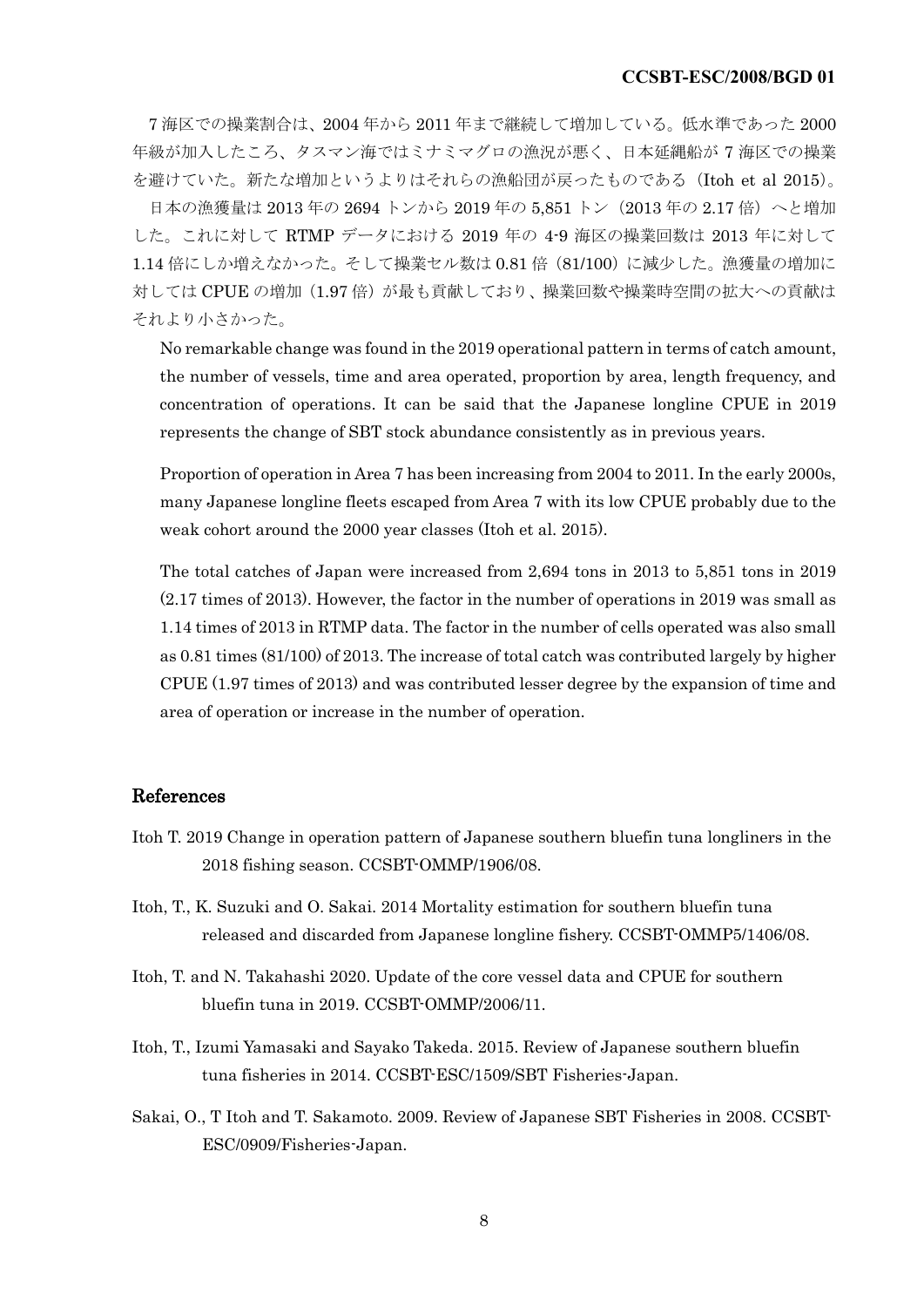|  |                    |  |  | Table 1. Number of 5x5 degree square where longline operations conducted by year, month and |  |  |
|--|--------------------|--|--|---------------------------------------------------------------------------------------------|--|--|
|  | area in RTMP data. |  |  |                                                                                             |  |  |

|                |                                                 | Year                             |                         |                         |                         |                                  |                         |                         |                         |                         |                         |                         |                         |                         |                         |                                                                       |                                                    |                             |
|----------------|-------------------------------------------------|----------------------------------|-------------------------|-------------------------|-------------------------|----------------------------------|-------------------------|-------------------------|-------------------------|-------------------------|-------------------------|-------------------------|-------------------------|-------------------------|-------------------------|-----------------------------------------------------------------------|----------------------------------------------------|-----------------------------|
| Area<br>4      | Month 2003 2004 2005<br>$\overline{\mathbf{c}}$ |                                  |                         |                         |                         |                                  |                         |                         | 1                       |                         |                         | 1                       |                         |                         |                         | 2006 2007 2008 2009 2010 2011 2012 2013 2014 2015 2016 2017 2018 2019 |                                                    |                             |
|                | $\mathbf 3$                                     |                                  |                         |                         |                         |                                  | 3                       |                         | $\overline{\mathbf{c}}$ | $\mathbf{1}$            | $\mathbf{1}$            | $\mathbf 3$             | $\boldsymbol{2}$        | $\mathbf{1}$            |                         |                                                                       |                                                    |                             |
|                | $\overline{\mathbf{4}}$                         | 1                                | $\overline{\mathbf{c}}$ | $\overline{2}$          |                         | $\overline{2}$                   | $\overline{4}$          | $\overline{\mathbf{c}}$ | $\boldsymbol{2}$        | $\overline{\mathbf{c}}$ | 3                       | 1                       | $\boldsymbol{2}$        |                         | $\overline{2}$          | 1                                                                     | 1                                                  | $\mathbf{1}$                |
|                | 5                                               | 3                                | $\boldsymbol{2}$        | $\boldsymbol{2}$        | 2                       | 3                                | $\overline{\mathbf{c}}$ | $\mathbf 5$             | 3                       | 4                       | 4                       | 2                       | 3                       | 2                       | $\overline{\mathbf{2}}$ | 3                                                                     | $\boldsymbol{2}$                                   | $\boldsymbol{2}$            |
|                | 6                                               | 4                                | 5                       | 5 <sup>3</sup>          | 3                       | 5                                | 5                       | 5                       | 6                       | 6                       | 3                       | 4                       | 3                       | $\overline{\mathbf{c}}$ | 4                       | 3                                                                     | 3                                                  | $\mathbf 3$                 |
|                | $\overline{7}$                                  | 4                                | 6                       | 6                       | 4                       | 6                                | 5                       | $\mathbf 2$             |                         | $\overline{\mathbf{2}}$ |                         | 2                       | $\mathbf{1}$            | 3                       | $\mathbf{1}$            |                                                                       |                                                    |                             |
|                | 8                                               |                                  | 3                       | $\mathbf{1}$            | $\mathbf{1}$            | 1                                | $\mathbf{1}$            | 3                       | $\overline{2}$          | $\overline{\mathbf{2}}$ |                         | 2                       | $\overline{\mathbf{2}}$ | 1                       |                         |                                                                       |                                                    |                             |
|                | 9                                               |                                  |                         |                         |                         |                                  | $\mathbf{1}$            | $\mathbf{1}$            | $\mathbf{1}$            | $\boldsymbol{2}$        | $\mathbf{1}$            | $\mathbf{1}$            |                         |                         |                         |                                                                       |                                                    |                             |
|                | 10<br>11                                        | 4<br>4                           |                         |                         |                         | $\mathbf{1}$                     | $\overline{2}$          |                         |                         | $\mathbf{1}$            |                         |                         | $\mathbf{1}$            |                         |                         |                                                                       |                                                    |                             |
|                | 12                                              | 4                                |                         |                         |                         |                                  |                         |                         |                         |                         |                         |                         |                         |                         |                         |                                                                       |                                                    |                             |
| 5              | $\overline{7}$                                  |                                  | $\mathbf{1}$            | 1                       | $\overline{\mathbf{c}}$ | $\overline{\mathbf{c}}$          | $\overline{\mathbf{2}}$ | $\overline{\mathbf{2}}$ | $\overline{2}$          | $\mathbf{1}$            | $\mathbf{1}$            | $\overline{\mathbf{c}}$ |                         |                         | $\mathbf{1}$            | $\mathbf{1}$                                                          |                                                    |                             |
|                | 8                                               |                                  |                         |                         | 3                       | 3                                | $\overline{\mathbf{c}}$ | $\overline{2}$          |                         | $\overline{\mathbf{c}}$ |                         | 2                       |                         | $\boldsymbol{2}$        | $\boldsymbol{2}$        | $\overline{\mathbf{c}}$                                               |                                                    |                             |
|                | 9                                               |                                  |                         |                         |                         | $\overline{\mathbf{c}}$          | $\boldsymbol{2}$        |                         |                         | $\mathbf{1}$            |                         |                         |                         | $\overline{\mathbf{2}}$ |                         |                                                                       |                                                    |                             |
|                | 10                                              |                                  |                         |                         |                         |                                  | $\mathbf{1}$            |                         |                         | $\mathbf{1}$            |                         |                         |                         |                         |                         |                                                                       |                                                    |                             |
|                | 12                                              |                                  |                         |                         |                         |                                  |                         |                         |                         |                         | $\overline{2}$          |                         |                         |                         |                         |                                                                       |                                                    |                             |
| $6\phantom{1}$ | 4                                               |                                  |                         |                         |                         | $\overline{2}$                   |                         |                         |                         |                         |                         |                         |                         |                         |                         |                                                                       |                                                    |                             |
|                | $\mathbf 5$<br>6                                |                                  |                         |                         | $\mathbf{1}$            | $\boldsymbol{2}$<br>$\mathbf{1}$ |                         |                         |                         |                         |                         |                         |                         |                         |                         |                                                                       |                                                    |                             |
|                | $\mathbf{1}$                                    |                                  |                         |                         |                         |                                  | $\overline{2}$          |                         |                         |                         |                         |                         |                         |                         |                         |                                                                       |                                                    |                             |
|                | $\overline{\mathbf{c}}$                         |                                  |                         |                         |                         |                                  |                         |                         | $\boldsymbol{2}$        |                         |                         |                         |                         |                         |                         |                                                                       |                                                    |                             |
| $\overline{7}$ | 3                                               |                                  |                         |                         |                         |                                  |                         |                         | $\mathbf{1}$            | $\boldsymbol{2}$        | $\boldsymbol{2}$        | $\overline{\mathbf{c}}$ | $\boldsymbol{2}$        | $\overline{\mathbf{c}}$ | $\overline{\mathbf{2}}$ | $\overline{\mathbf{c}}$                                               |                                                    | $\boldsymbol{2}$            |
|                | 4                                               | 6                                | $\overline{\mathbf{c}}$ | $\overline{\mathbf{c}}$ |                         | $\overline{\mathbf{c}}$          | $\boldsymbol{2}$        | $\overline{\mathbf{c}}$ | 2                       | $\boldsymbol{2}$        | 3                       | $\boldsymbol{2}$        | $\mathbf 2$             | $\mathbf 2$             | $\boldsymbol{2}$        | 2                                                                     | 2                                                  | $\boldsymbol{2}$            |
|                | 5                                               | $\overline{\mathbf{c}}$          | $\overline{2}$          | $\mathbf{2}$            | 3                       | 2                                | $\overline{2}$          | $\overline{\mathbf{c}}$ | $\overline{2}$          | $\overline{2}$          | $\overline{2}$          | $\overline{2}$          | $\mathbf 2$             | $\overline{2}$          | $\boldsymbol{2}$        | 2                                                                     | $\mathbf 2$                                        | $\boldsymbol{2}$            |
|                | 6                                               | $\overline{\mathbf{c}}$          | $\overline{2}$          | $2\sqrt{ }$             | $\overline{\mathbf{c}}$ | $\overline{\mathbf{c}}$          |                         |                         |                         |                         |                         |                         | $\overline{\mathbf{2}}$ |                         | $\overline{2}$          | $\overline{\mathbf{c}}$                                               | $\overline{\mathbf{2}}$                            | $\mathbf 2$                 |
|                | $\overline{7}$                                  | $\mathbf{1}$                     |                         |                         | 1                       |                                  |                         |                         |                         |                         |                         |                         |                         |                         |                         |                                                                       |                                                    |                             |
|                | 9<br>10                                         | $\boldsymbol{2}$<br>$\mathbf{1}$ | $\mathbf{1}$            |                         | $\boldsymbol{2}$        | $\mathbf{1}$                     |                         |                         |                         |                         |                         |                         |                         |                         |                         |                                                                       |                                                    |                             |
|                | 11                                              |                                  | $\mathbf{1}$            |                         |                         | 1                                |                         |                         |                         |                         |                         |                         |                         |                         |                         |                                                                       |                                                    |                             |
| 8              | $\mathbf{1}$                                    |                                  |                         |                         |                         | $\mathbf{1}$                     | $\overline{\mathbf{c}}$ | $\overline{2}$          | 6                       |                         | $\mathbf{1}$            |                         |                         |                         |                         |                                                                       |                                                    |                             |
|                | 3                                               |                                  |                         |                         |                         |                                  | $\overline{\mathbf{c}}$ |                         |                         |                         |                         | 1                       | 1                       | 4                       | 3                       |                                                                       |                                                    |                             |
|                | 4                                               |                                  |                         |                         |                         |                                  | $\boldsymbol{2}$        |                         | 3                       | $\mathbf{1}$            | 1                       | 4                       | 4                       | 6                       | $\bf 6$                 | 2                                                                     | 3                                                  | 4                           |
|                | 5                                               | $\mathbf{1}$                     | 3                       | 5                       | 1                       |                                  | 3                       |                         | 7                       | 4                       |                         | 5                       | 3                       | 4                       | 3                       | 6                                                                     | 3                                                  | $\overline{\mathbf{4}}$     |
|                | 6                                               |                                  | $\overline{\mathbf{4}}$ | 5                       |                         |                                  |                         |                         | $\overline{\mathbf{c}}$ | $\overline{\mathbf{2}}$ | 3                       | $\overline{\mathbf{c}}$ | 3                       | $\overline{\mathbf{c}}$ | 2                       |                                                                       |                                                    |                             |
|                | 7<br>8                                          |                                  |                         |                         | 5<br>8                  | 8<br>8                           | 6                       | 4                       | 2<br>4                  | 1<br>5                  | 5<br>$\overline{7}$     | 3<br>5                  | $\overline{2}$<br>3     | 3<br>4                  | $\overline{2}$<br>3     | 1<br>2                                                                |                                                    | $\mathbf{1}$                |
|                | 9                                               | 11                               | 13                      | 5                       | 7                       | 6                                | 6<br>5                  | 6<br>4                  | $\overline{\mathbf{c}}$ | 3                       | $\overline{\mathbf{c}}$ | 3                       | $\overline{\mathbf{2}}$ | $\mathbf{1}$            | 3                       | 1                                                                     | $\overline{\mathbf{c}}$<br>$\overline{\mathbf{c}}$ | $\mathbf 1$<br>$\mathbf{1}$ |
|                | 10                                              | 13                               | 9                       | $\overline{7}$          | 8                       | 8                                | 8                       | 8                       | $\overline{\mathbf{c}}$ | 6                       | $\overline{2}$          |                         |                         | $\overline{\mathbf{c}}$ |                         |                                                                       |                                                    |                             |
|                | 11                                              | 9                                | 9                       | 8 <sup>1</sup>          | 8                       | 7                                | 7                       | 6                       | 3                       | 4                       | $\mathbf{1}$            | $\mathbf{1}$            | $\overline{\mathbf{2}}$ | 4                       |                         |                                                                       |                                                    | $\boldsymbol{2}$            |
|                | 12                                              | 7                                | 8                       | $\overline{4}$          | 7                       | 6                                | 4                       | 6                       | $\mathbf{1}$            | $\mathbf{1}$            |                         |                         | $\overline{2}$          | 4                       |                         |                                                                       |                                                    | $\mathbf{1}$                |
| 9              | $\overline{2}$                                  |                                  |                         |                         |                         |                                  |                         |                         | $\mathbf{1}$            |                         |                         |                         |                         | $\overline{2}$          |                         |                                                                       |                                                    |                             |
|                | 3                                               |                                  |                         |                         |                         |                                  | 3                       |                         | $\overline{7}$          | 5                       | 5                       | $\overline{\mathbf{c}}$ | 3                       | 3                       |                         | $\overline{\mathbf{2}}$                                               |                                                    | $\overline{5}$              |
|                | 4                                               |                                  |                         |                         |                         | 5                                | $\overline{7}$          | 8                       | 15                      | 8                       | 13                      | 6                       | 6                       | 8                       | 8                       | 12                                                                    | 17                                                 | 13                          |
|                | 5<br>6                                          | 14<br>17                         | 19<br>23                | 25<br>20                | 21<br>18                | 16<br>18                         | 14<br>15                | 8<br>10                 | 20<br>14                | 15<br>13                | 13<br>12                | 5<br>12                 | 10<br>11                | 16<br>15                | 13<br>8                 | 12<br>13                                                              | 16<br>13                                           | $13\,$<br>$\boldsymbol{9}$  |
|                | $\overline{7}$                                  | 15                               | 19                      | 19                      | 21                      | 16                               | 16                      | 12                      | 12                      | 11                      | 9                       | 8                       | 10                      | 11                      | 8                       | 6                                                                     | 8                                                  | $\bf 8$                     |
|                | 8                                               |                                  | 12                      | 13                      | 15                      | 8                                | 11                      | 9                       | 9                       | 9                       | 6                       | 5                       | 6                       | 4                       | 7                       | 3                                                                     |                                                    | $\sqrt{5}$                  |
|                | 9                                               |                                  |                         |                         | 11                      | 5                                | 5                       | 3                       | 5                       | 6                       | 4                       | 6                       | 3                       | 7                       | $\overline{7}$          |                                                                       |                                                    |                             |
|                | 10                                              |                                  |                         |                         | 7                       | 4                                | 6                       | $\mathbf{1}$            | 3                       | $\overline{2}$          | 3                       | 4                       | $\mathbf{1}$            | 6                       | 4                       | 3                                                                     | 3                                                  |                             |
|                | 11                                              |                                  |                         |                         | 4                       | $\overline{2}$                   | $\overline{\mathbf{c}}$ |                         | $\boldsymbol{2}$        |                         | $\mathbf{1}$            | $\boldsymbol{2}$        |                         |                         |                         |                                                                       |                                                    |                             |
|                | 12                                              |                                  |                         |                         |                         |                                  | $\mathbf{1}$            | $\mathbf{1}$            | $\mathbf{1}$            |                         |                         |                         |                         |                         |                         |                                                                       |                                                    |                             |

Dotted line shows 2006 when the individual quarter system started.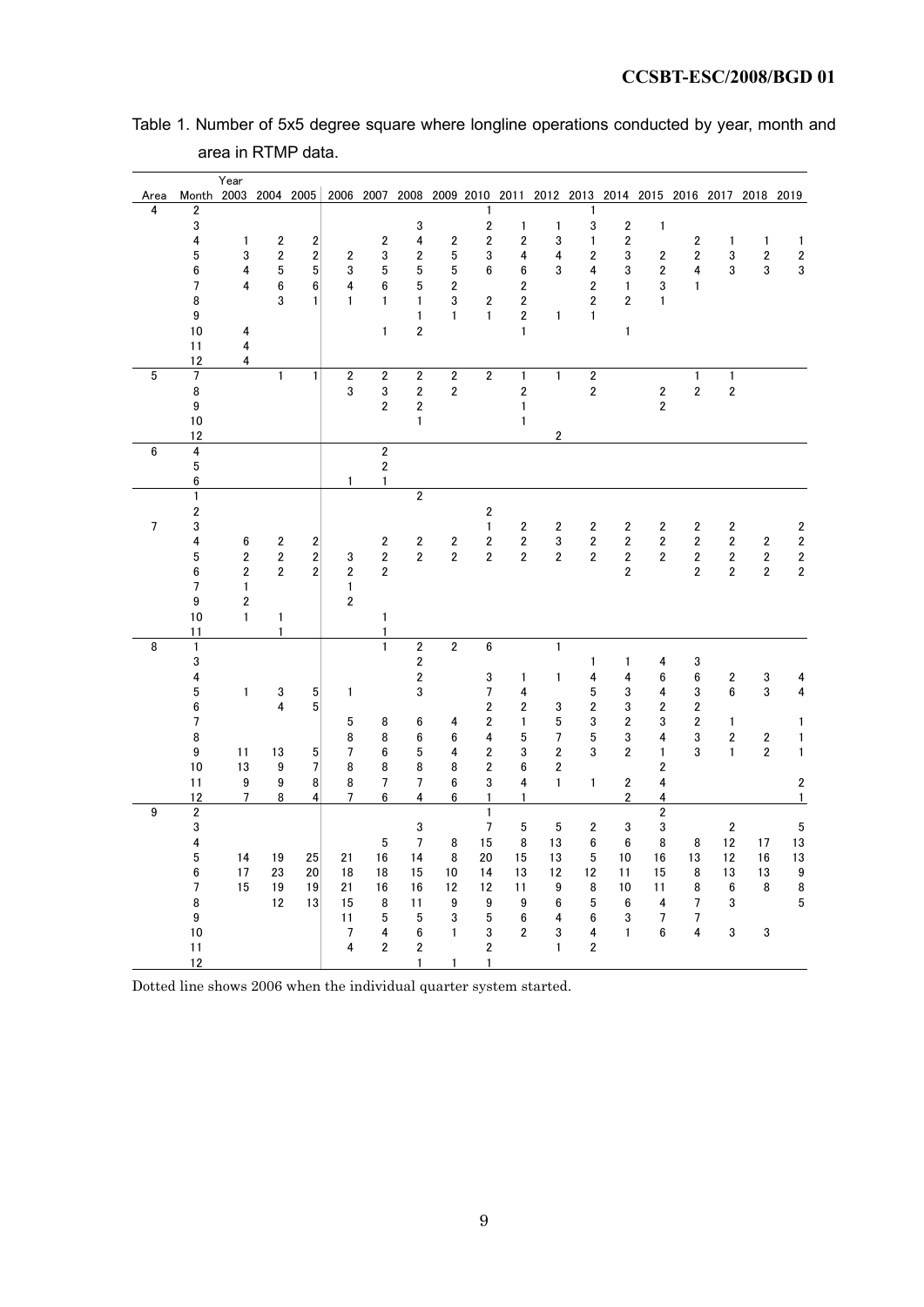|                |                | Year              |                         |                |                     |                                         |                         |      |                |      |                         |                |              |                |      |                |                |      |       |                      |       |
|----------------|----------------|-------------------|-------------------------|----------------|---------------------|-----------------------------------------|-------------------------|------|----------------|------|-------------------------|----------------|--------------|----------------|------|----------------|----------------|------|-------|----------------------|-------|
|                |                | Area Month 2003   |                         |                | 2004 2005 2006 2007 |                                         | 2008                    | 2009 | 2010           | 2011 | 2012                    | 2013           | 2014         | 2015           | 2016 | 2017           | 2018           | 2019 | %10Y  | %5Y                  | 2019% |
|                | $\overline{2}$ |                   |                         |                |                     |                                         |                         |      | 4              |      |                         | 8              |              |                |      |                |                |      | 0.0%  | 0.0%                 | 0.0%  |
|                | 3              |                   |                         |                |                     |                                         | 30                      |      | 33             | 3    | $\overline{2}$          | 31             | 5            | $\mathbf{1}$   |      |                |                |      | 0.2%  | 0.0%                 | 0.0%  |
|                | 4              | $\overline{2}$    | 23                      | 13             |                     | 39                                      | 45                      | 47   | 60             | 30   | 34                      | $\overline{2}$ | 38           |                | 10   | $\overline{2}$ | $\overline{2}$ | 3    | 0.6%  | 0.2%                 | 0.1%  |
|                | 5              | 347               | 447                     | 731            | 530                 | 55                                      | 140                     | 203  | 139            | 131  | 149                     | 38             | 64           | 108            | 44   | 89             | 73             | 54   | 3.0%  | 1.8%                 | 1.4%  |
|                | 6              | 1015              | 1179                    | 1122           | 457                 | 324                                     | 147                     | 46   | 52             | 74   | 8                       | 55             | 52           | 37             | 81   | 79             | 190            | 135  | 1.9%  | 2.1%                 | 3.6%  |
|                | 7              | 911               | 1110                    | 732            | 115                 | 75                                      | 49                      | 35   |                | 72   |                         | 39             | 14           | 46             | 10   |                |                |      | 0.6%  | 0.3%                 | 0.0%  |
|                | 8              |                   | 10                      | 1              | 3                   | $\overline{2}$                          | $\overline{1}$          | 3    | 15             | 5    |                         | 34             | 16           | $\overline{2}$ |      |                |                |      | 0.2%  | 0.1%                 | 0.0%  |
|                | 9              |                   |                         |                |                     |                                         | 12                      | 4    | 4              | 35   | $\overline{\mathbf{4}}$ | 3              |              |                |      |                |                |      | 0.1%  | 0.0%                 | 0.0%  |
|                | 10             | 96                |                         |                |                     | $\overline{2}$                          | 6                       |      |                | 2    |                         |                | $\mathbf{1}$ |                |      |                |                |      | 0.0%  | 0.0%                 | 0.0%  |
|                | 11             | 120               |                         |                |                     |                                         |                         |      |                |      |                         |                |              |                |      |                |                |      | 0.0%  | 0.0%                 | 0.0%  |
|                | 12             | 47                |                         |                |                     |                                         |                         |      |                |      |                         |                |              |                |      |                |                |      | 0.0%  | 0.0%                 | 0.0%  |
| 5              | 7              |                   | $\overline{\mathbf{c}}$ | 6 <sup>1</sup> | 11                  | 22                                      | 17                      | 8    | 25             | 4    | $\mathbf{1}$            | 10             |              |                | 3    | 8              |                |      | 0.2%  | 0.1%                 | 0.0%  |
|                | 8              |                   |                         |                | 27                  | 34                                      | 23                      | 11   |                | 65   |                         | 10             |              | 30             | 14   | 20             |                |      | 0.4%  | 0.3%                 | 0.0%  |
|                | 9              |                   |                         |                |                     | 17                                      | $\overline{7}$          |      |                | 20   |                         |                |              | 6              |      |                |                |      | 0.1%  | 0.0%                 | 0.0%  |
|                | 10             |                   |                         |                |                     |                                         | $\overline{2}$          |      |                | 3    |                         |                |              |                |      |                |                |      | 0.0%  | 0.0%                 | 0.0%  |
|                | 12             |                   |                         |                |                     |                                         |                         |      |                |      | 10                      |                |              |                |      |                |                |      | 0.0%  | 0.0%                 | 0.0%  |
| 6              | 4              |                   |                         |                |                     | 13                                      |                         |      |                |      |                         |                |              |                |      |                |                |      | 0.0%  | 0.0%                 | 0.0%  |
|                | 5              |                   |                         |                |                     | 31                                      |                         |      |                |      |                         |                |              |                |      |                |                |      | 0.0%  | 0.0%                 | 0.0%  |
|                | 6              |                   |                         |                |                     | 22                                      |                         |      |                |      |                         |                |              |                |      |                |                |      | 0.0%  | 0.0%                 | 0.0%  |
| $\overline{7}$ | 1              |                   |                         |                |                     |                                         | $\overline{\mathbf{c}}$ |      |                |      |                         |                |              |                |      |                |                |      | 0.0%  | 0.0%                 | 0.0%  |
|                | 2              |                   |                         |                |                     |                                         |                         |      | 7              |      |                         |                |              |                |      |                |                |      | 0.0%  | 0.0%                 | 0.0%  |
|                | 3              |                   |                         |                |                     |                                         |                         |      | 33             | 25   | 102                     | 14             | 54           | 30             | 88   | 135            |                | 55   | 1.4%  | 1.5%                 | 1.5%  |
|                | 4              | 648               | 530                     | 603            |                     | 27                                      | 181                     | 189  | 290            | 449  | 547                     | 522            | 500          | 613            | 574  | 612            | 593            | 449  | 14.0% | 13.7%                | 11.9% |
|                | 5              | 1032              | 646                     | 397            | 180                 | 352                                     | 183                     | 64   | 61             | 118  | 48                      | 399            | 276          | 243            | 457  | 598            | 628            | 611  | 8.3%  | 10.5%                | 16.2% |
|                | 6              | 254               | $\overline{2}$          | 3              | 66                  | 92                                      |                         |      |                |      |                         |                | 14           |                | 35   | 103            | 104            | 56   | 0.7%  | 1.2%                 | 1.5%  |
|                | $\overline{7}$ | $\mathbf{1}$      |                         |                |                     |                                         |                         |      |                |      |                         |                |              |                |      |                |                |      | 0.0%  | 0.0%                 | 0.0%  |
|                |                |                   |                         |                | 46<br>6             |                                         |                         |      |                |      |                         |                |              |                |      |                |                |      |       |                      |       |
|                | 9              | 47                |                         |                |                     |                                         |                         |      |                |      |                         |                |              |                |      |                |                |      | 0.0%  | 0.0%                 | 0.0%  |
|                | 10             | $\mathbf{1}$      | 6                       |                |                     | 1                                       |                         |      |                |      |                         |                |              |                |      |                |                |      | 0.0%  | 0.0%                 | 0.0%  |
| 8              | 11             |                   | 13                      |                |                     | $\overline{\mathbf{2}}$<br>$\mathbf{1}$ |                         | 4    |                |      | $\overline{2}$          |                |              |                |      |                |                |      | 0.0%  | 0.0%                 | 0.0%  |
|                | 1              |                   |                         |                |                     |                                         | $\overline{\mathbf{c}}$ |      | 60             |      |                         |                |              |                |      |                |                |      | 0.2%  | 0.0%                 | 0.0%  |
|                | 3              |                   |                         |                |                     |                                         | 30                      |      |                |      |                         | $\overline{7}$ | 6            | 25             | 23   |                |                |      | 0.2%  | 0.3%                 | 0.0%  |
|                | 4              |                   |                         |                |                     |                                         | 5                       |      | 34             | 3    | 16                      | 129            | 206          | 138            | 171  | 9              | 55             | 18   | 2.2%  | 2.8%                 | 0.5%  |
|                | 5              | $\mathbf{1}$      | 411                     | 651            | 12                  |                                         | 26                      |      | 55             | 26   |                         | 180            | 246          | 214            | 157  | 36             | 36             | 20   | 2.7%  | 3.3%                 | 0.5%  |
|                | 6              |                   | 104                     | 13             |                     |                                         |                         |      | 88             | 16   | 33                      | 17             | 154          | 85             | 33   |                |                |      | 1.2%  | 1.3%                 | 0.0%  |
|                | 7              |                   |                         |                | 76                  | 103                                     | 177                     | 33   | 4              | 15   | 55                      | 47             | 17           | 116            | 30   | 11             |                | 58   | 0.9%  | 0.8%                 | 1.5%  |
|                | 8              |                   |                         |                | 407                 | 773                                     | 921                     | 988  | 259            | 197  | 425                     | 461            | 600          | 716            | 738  | 570            | 579            | 453  | 15.9% | 15.2%                | 12.0% |
|                | 9              | 961               | 489                     | 551            | 270                 | 630                                     | 482                     | 251  | 13             | 214  | 156                     | 76             | 58           | 144            | 265  | 144            | 168            | 55   | 4.3%  | 3.7%                 | 1.5%  |
|                | 10             | 842               | 589                     | 687            | 343                 | 379                                     | 131                     | 163  | 8              | 68   | $\overline{7}$          |                |              | $\overline{7}$ |      |                |                |      | 0.7%  | 0.0%                 | 0.0%  |
|                | 11             | 825               | 904                     | 821            | 518                 | 750                                     | 362                     | 357  | 95             | 125  | 16                      | 13             | 32           | 28             |      |                |                | 26   | 1.9%  | 0.3%                 | 0.7%  |
|                | 12             | 316               | 618                     | 488            | 259                 | 115                                     | 177                     | 280  | $\overline{2}$ | 39   |                         |                | 17           | 25             |      |                |                | 23   | 1.0%  | 0.2%                 | 0.6%  |
| 9              | 2              |                   |                         |                |                     |                                         |                         |      | $\mathbf{1}$   |      |                         |                |              | 9              |      |                |                |      | 0.0%  | 0.0%                 | 0.0%  |
|                | 3              |                   |                         |                |                     |                                         | 23                      |      | 68             | 44   | 66                      | 19             | 12           | 10             |      | 7              |                | 69   | 0.6%  | 0.1%                 | 1.8%  |
|                | 4              |                   |                         |                |                     | 66                                      | 111                     | 46   | 298            | 155  | 196                     | 107            | 113          | 141            | 138  | 389            | 536            | 598  | 6.1%  | 6.3%                 | 15.9% |
|                | 5              | 2564              | 2383                    | 1897           | 905                 | 160                                     | 220                     | 184  | 473            | 459  | 359                     | 241            | 236          | 358            | 573  | 684            | 888            | 610  | 12.8% | 13.0%                | 16.2% |
|                | 6              |                   | 2672 2826               | 2537           | 1163                | 575                                     | 792                     | 394  | 443            | 468  | 534                     | 504            | 476          | 655            | 640  | 403            | 537            | 330  | 14.5% | 12.9%                | 8.8%  |
|                | $\overline{7}$ |                   | 586 2832                | 2802           | 1513                | 683                                     | 1032                    | 436  | 222            | 270  | 351                     | 179            | 349          | 199            | 444  | 145            | 126            | 121  | 7.8%  | 6.0%                 | 3.2%  |
|                | 8              |                   |                         | 522 1261       | 1738                | 755                                     | 623                     | 266  | 115            | 86   | 116                     | 31             | 25           | 64             | 37   | 14             |                | 27   | 2.2%  | 0.7%                 | 0.7%  |
|                | 9              |                   |                         |                | 1033                | 623                                     | 224                     | 34   | 22             | 121  | 38                      | 33             | 55           | 80             | 39   |                |                |      | 1.2%  | 0.8%                 | 0.0%  |
|                | 10             |                   |                         |                | 262                 | 183                                     | 105                     | 50   | 22             | 26   | 16                      | 55             | $\mathbf{1}$ | 31             | 27   | 13             | 28             |      | 0.8%  | 0.5%                 | 0.0%  |
|                | 11             |                   |                         |                | 24                  | 5                                       | 30                      |      | 35             |      | $7\overline{ }$         | 11             |              |                |      |                |                |      | 0.2%  | 0.0%                 | 0.0%  |
|                | 12             |                   |                         |                |                     |                                         | 5                       | 1    | 1              |      |                         |                |              |                |      |                |                |      | 0.0%  | 0.0%                 | 0.0%  |
| Total          |                | 13288 15646 15316 |                         |                | 9965                | 6911                                    | 6323                    | 4097 | 3041           | 3368 | 3298                    |                | 3637         | 4161           | 4631 | 4071           | 4543           | 3771 |       | 100.0% 100.0% 100.0% |       |

#### Table 2. Number of operations by year, month and area in RTMP data

"%10Y" and "%5Y" are the proportion of the Area and month to the sum of 10 years (2009-2018) and 5 years (2014-2018), respectively. "2019%" is the proportion of the Area and month to the sum of 2019 data. Shadow and line enclosing denote 2019% is higher (>3%) and lower (<3%) than %5Y, respectively.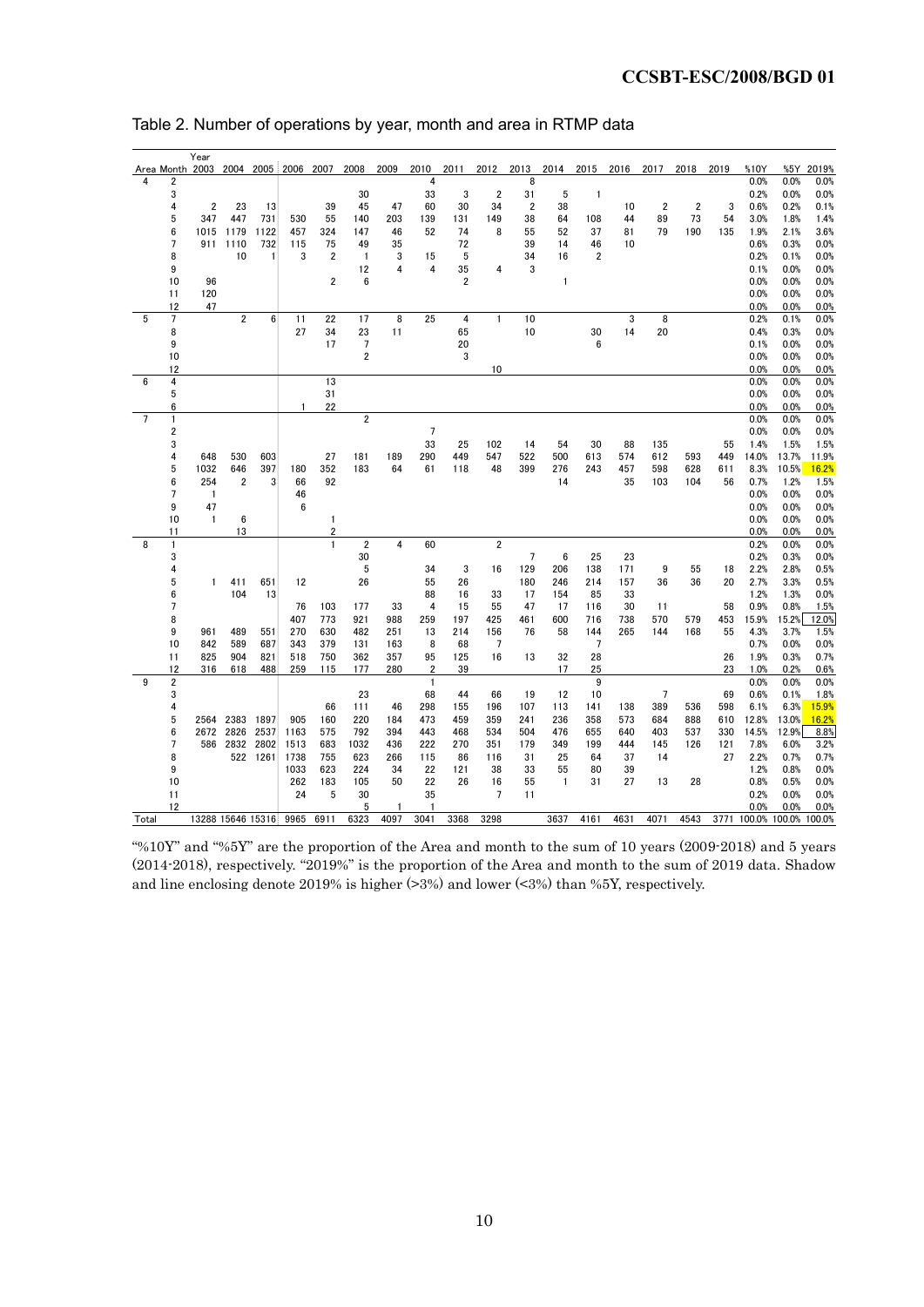|      |                                                          | ------------ | . <i>.</i> |        |        |        |  |  |  |  |  |  |  |
|------|----------------------------------------------------------|--------------|------------|--------|--------|--------|--|--|--|--|--|--|--|
|      | Number of years participate in the RTMP during 2001-2005 |              |            |        |        |        |  |  |  |  |  |  |  |
|      | 0 year                                                   | 1 year       | 2 year     | 3 year | 4 year | 5 year |  |  |  |  |  |  |  |
| 2006 | 5                                                        | 7            | 15         | 9      | 20     | 67     |  |  |  |  |  |  |  |
| 2007 | 5                                                        | 10           | 16         | 10     | 22     | 74     |  |  |  |  |  |  |  |
| 2008 | 11                                                       | 8            | 16         | 8      | 22     | 61     |  |  |  |  |  |  |  |
| 2009 | 13                                                       | 4            | 13         | 6      | 15     | 49     |  |  |  |  |  |  |  |
| 2010 | 9                                                        | 4            | 12         | 5      | 14     | 42     |  |  |  |  |  |  |  |
| 2011 | 8                                                        | 6            | 12         | 6      | 12     | 39     |  |  |  |  |  |  |  |
| 2012 | 11                                                       | 6            | 13         | 6      | 14     | 43     |  |  |  |  |  |  |  |
| 2013 | 13                                                       | 4            | 11         | 4      | 14     | 42     |  |  |  |  |  |  |  |
| 2014 | 18                                                       | 3            | 10         | 6      | 13     | 40     |  |  |  |  |  |  |  |
| 2015 | 20                                                       | 3            | 10         | 6      | 11     | 39     |  |  |  |  |  |  |  |
| 2016 | 22                                                       | 3            | 8          | 6      | 11     | 38     |  |  |  |  |  |  |  |
| 2017 | 22                                                       | 3            | 9          | 6      | 11     | 35     |  |  |  |  |  |  |  |
| 2018 | 25                                                       | 3            | 9          | 7      | 10     | 33     |  |  |  |  |  |  |  |
| 2019 | 27                                                       | 3            | 8          | 7      | 9      | 33     |  |  |  |  |  |  |  |
|      |                                                          |              |            |        |        |        |  |  |  |  |  |  |  |

Table 3. Number of vessels that caught SBT in RTMP between 2006 and 2019 by the number of years participated in RTMP in past years (2001-2005) in RTMP data.



Fig. 1. Changes in the number of operation, the number of vessels and the number of SBT caught in Area 4-9 in 2019 and previous years in RTMP data. Y axis is the relative value to the average of previous 10 years.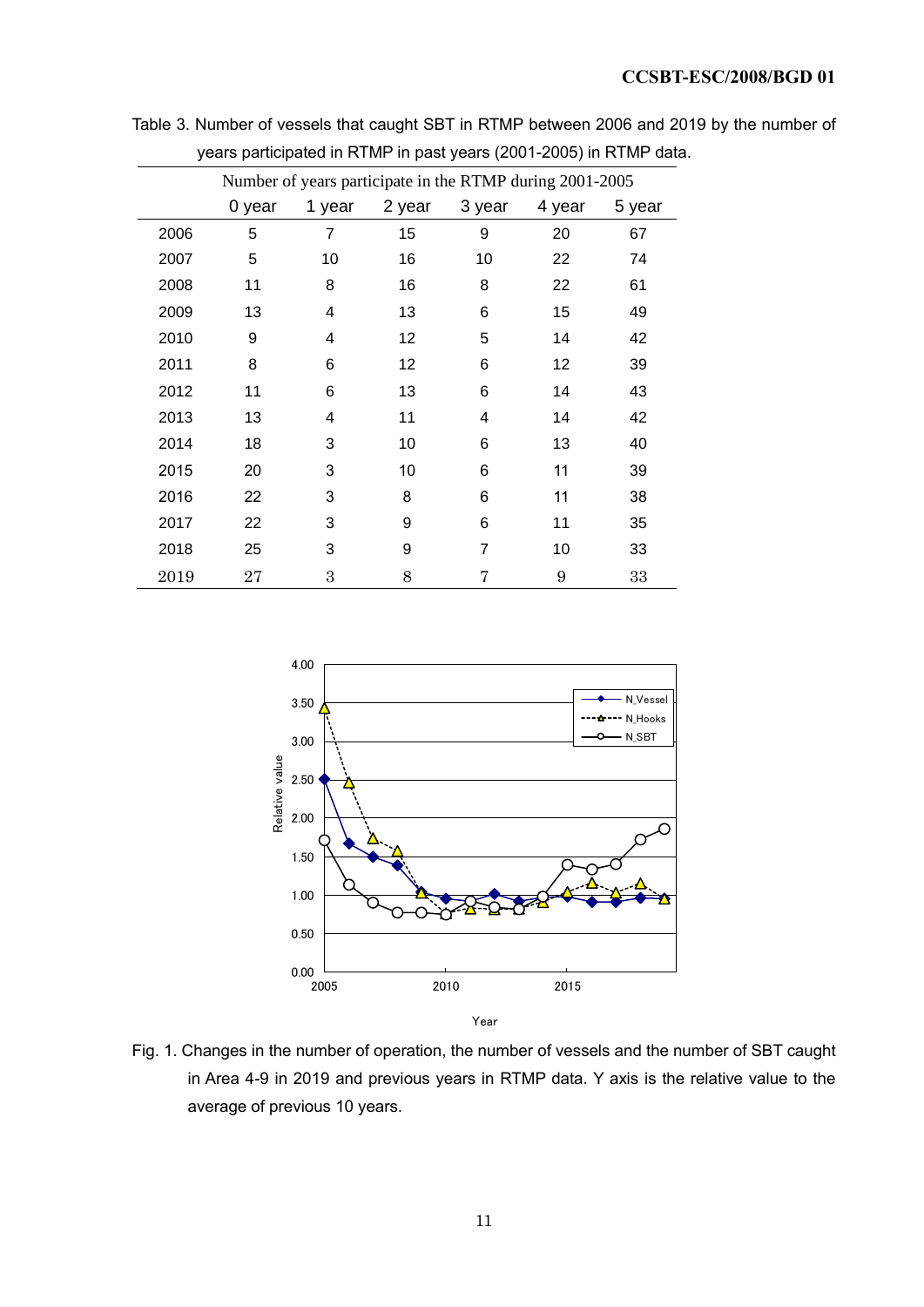

Fig. 2. Proportions of Area in the number of vessels, the number of hooks used and the number of SBT caught in 2019 and previous years in RTMP data.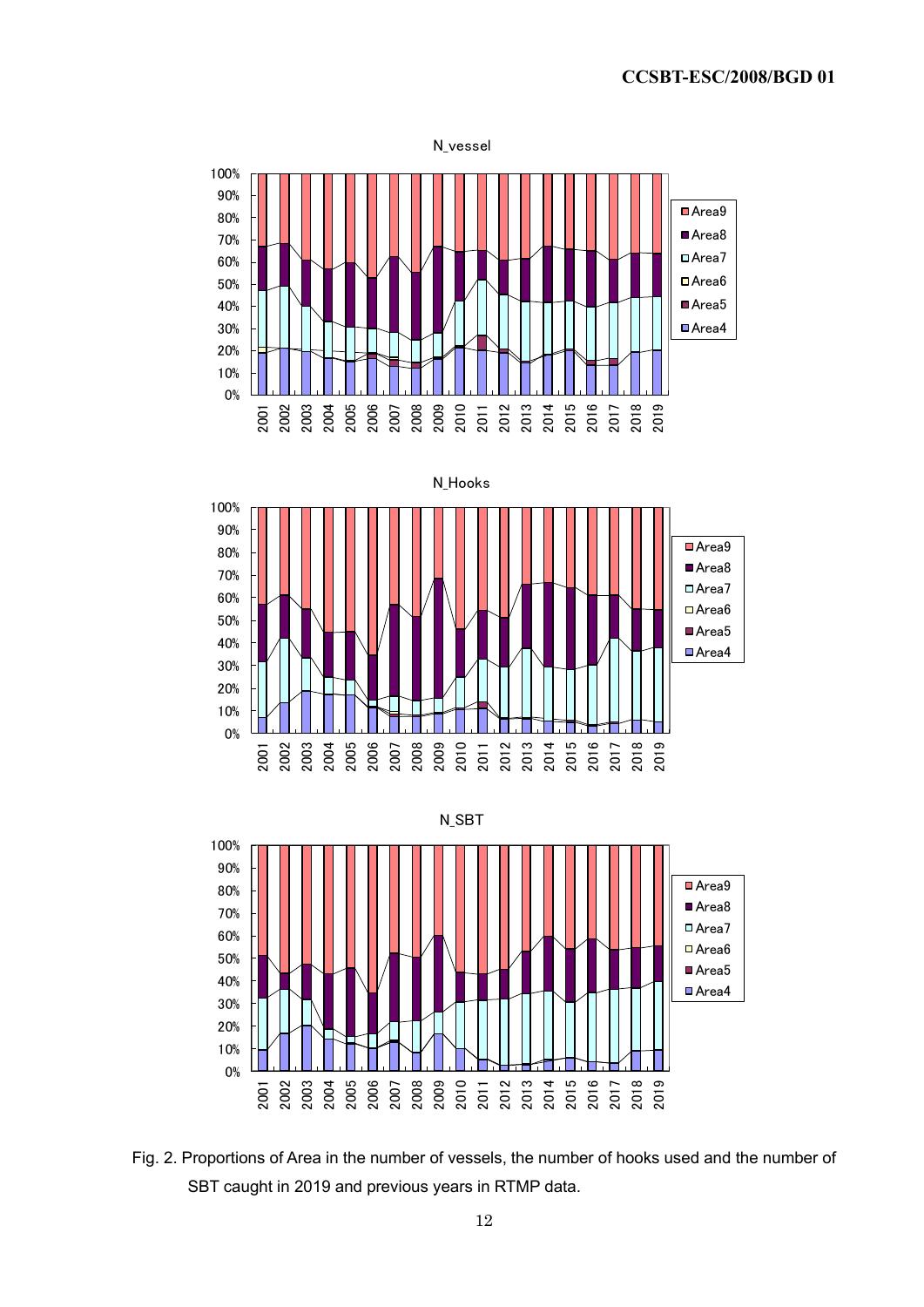

Fig. 3. Length frequency distributions of SBT by year in 2019 and previous years in RTMP data.



Fig. 4. Mean age SBT by year in the Japanese longline catch. Range is in +/- one SD.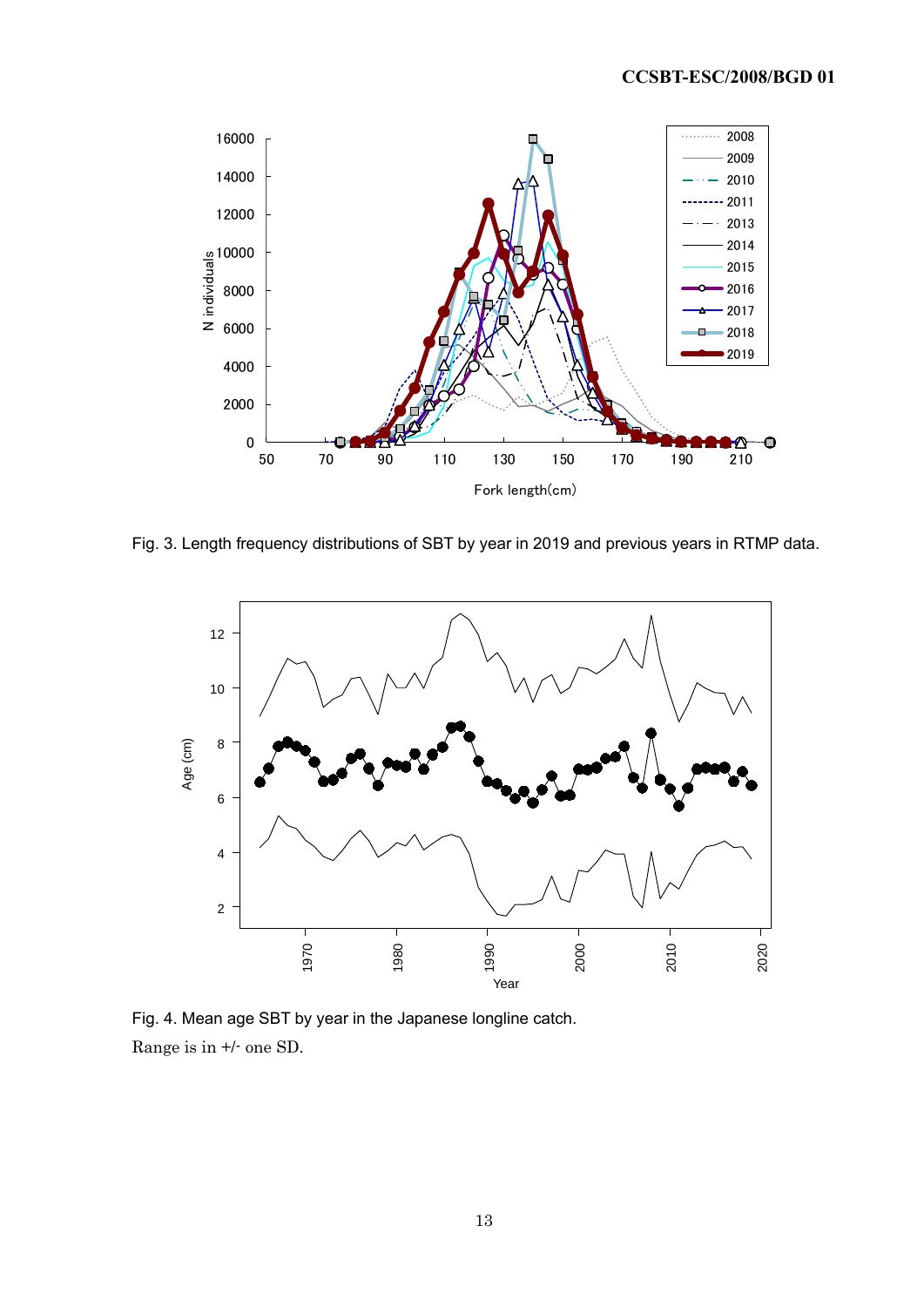## **CCSBT-ESC/2008/BGD 01**



Fig. 5. Age frequency distributions of SBT by year in the Japanese longline catch.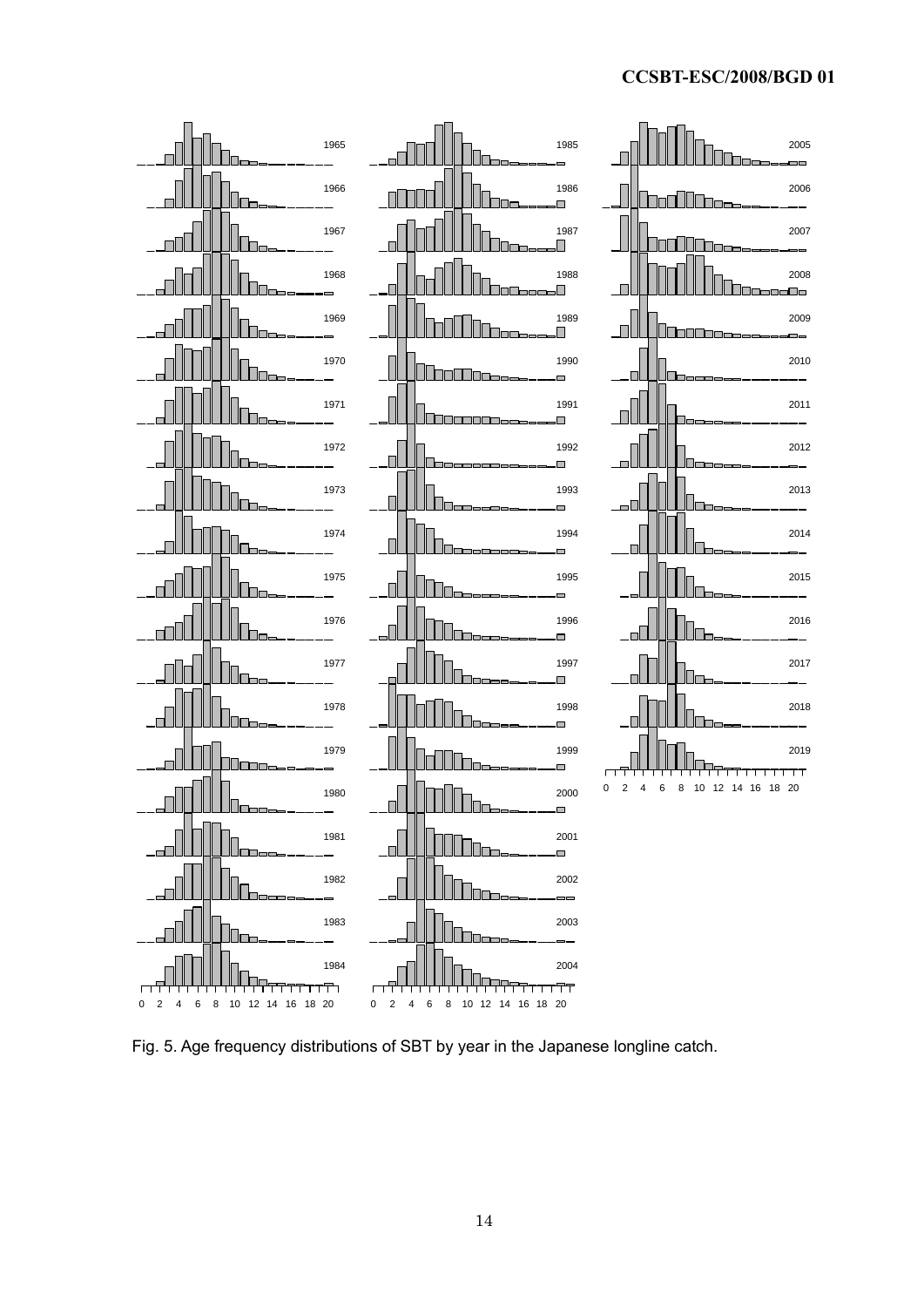

Fig. 6. Changes of the number of cells (5 degrees latitude and longitude and month) operated in 10 years in Area 4-9 in RTMP data.



Fig. 7. Changes of the number of longline operations per cell (5 degrees latitude and longitude and month) in 10 years in Area 4-9 in RTMP data.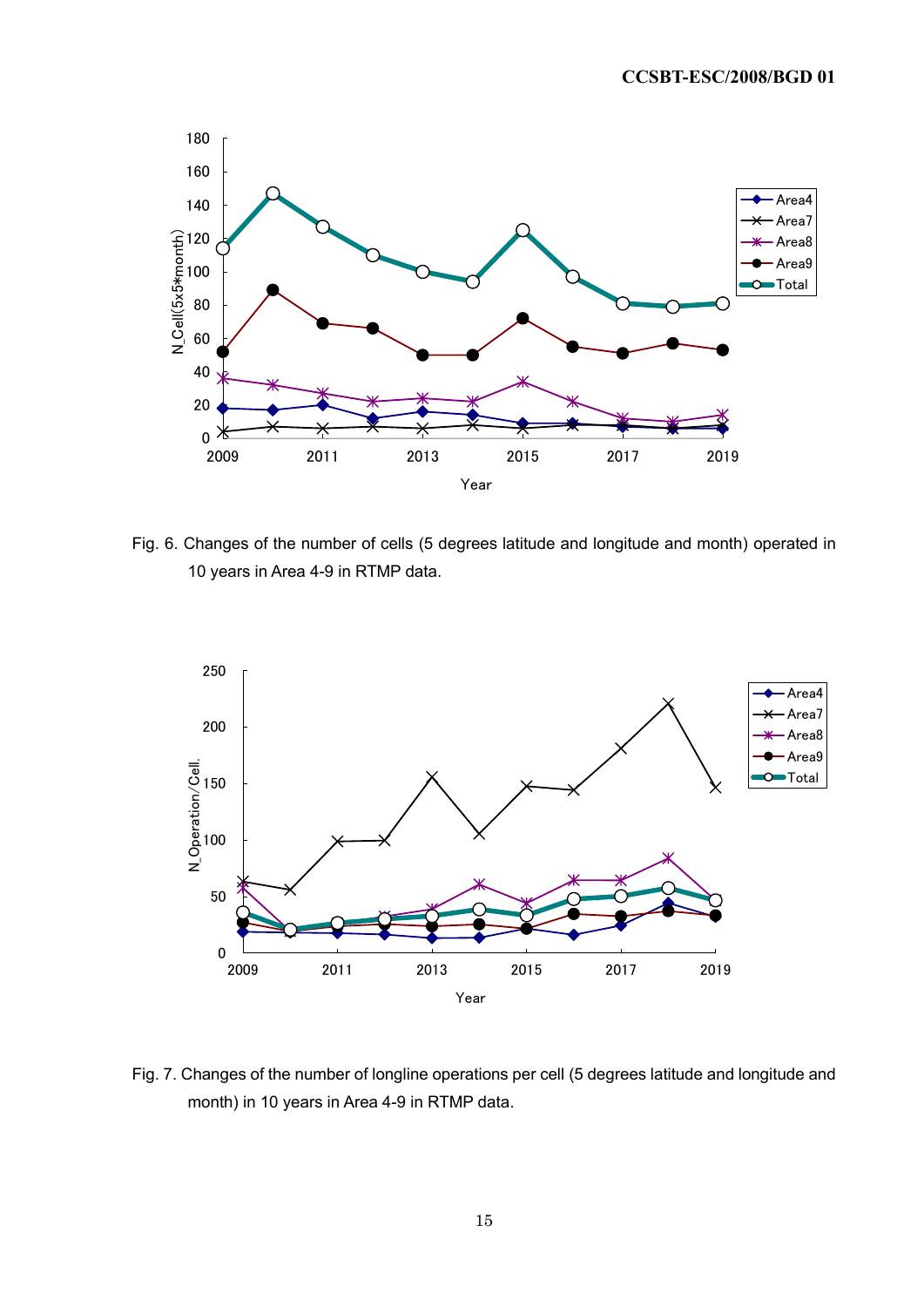



(Top panel) Bar represents the number of 5x5 degrees square and month (cell) where fishing operated by CCSBT statistical area and refer to left side y-axis. Line with circle plot represents the mean annual number of operations per cell and refer to right side y-axis. (Middle panel) Bar represents the number of 1x1 degree square and month (cell) where fishing operated by CCSBT statistical area and refer to left side y-axis. Line with circle plot represents the mean annual number of operations per cell and refer to right side y-axis. (Bottom panel) Composition of frequency for the number of 1x1 degree square and month cells operated in a 5x5 degree squares and month cell. Refer to left side y-axis. The grey band is one of 25 cells and that at top is 25 of 25 cells, and every five is colored. Line with triangle represents the mean number of 1x1 month cells operated in a 5x5 month cell and refer to right side y-axis.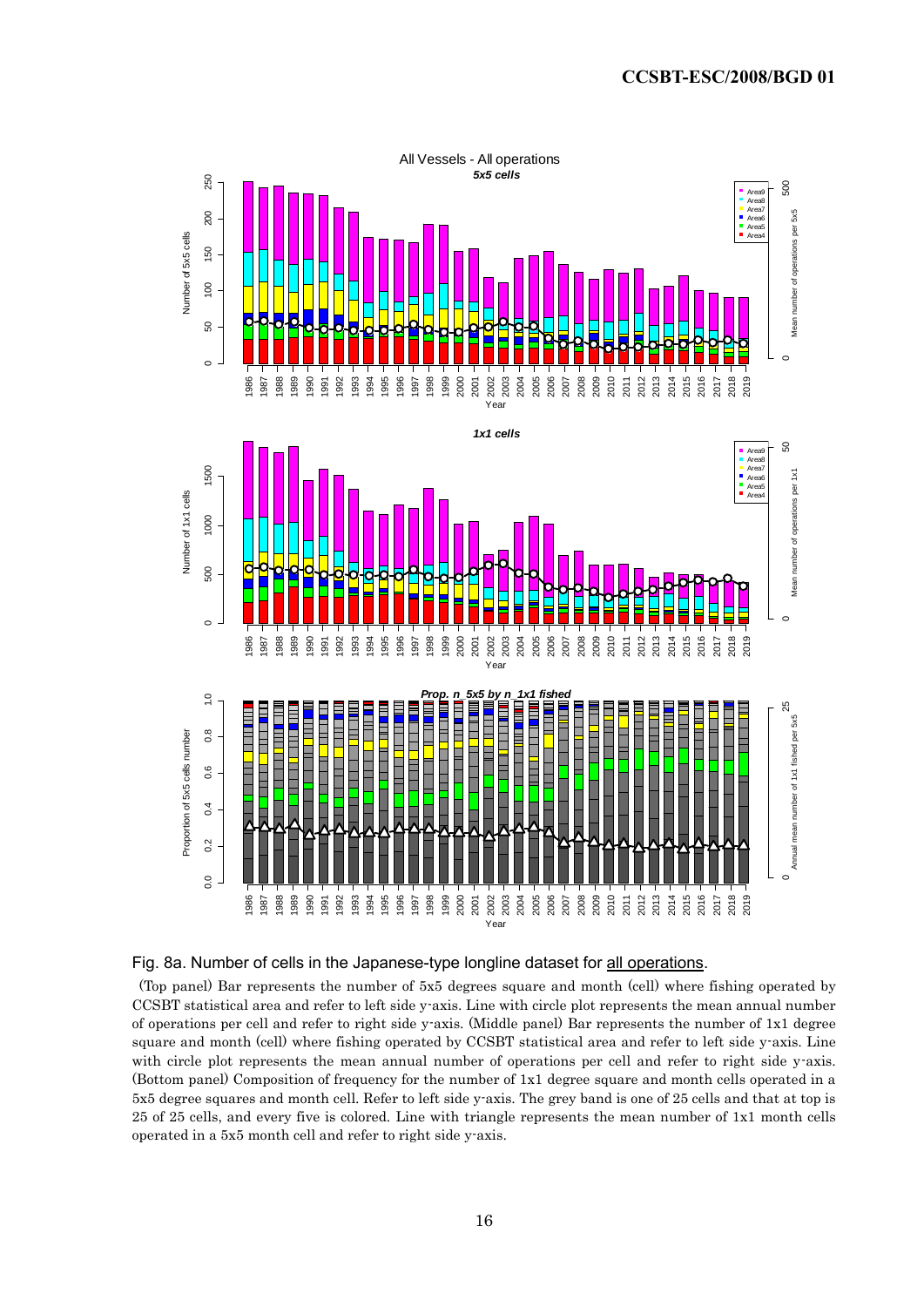

Fig. 8b. Number of cells in the Japanese-type longline dataset for operations of SBT 4+ catch positive. See explanation in Fig. 8a.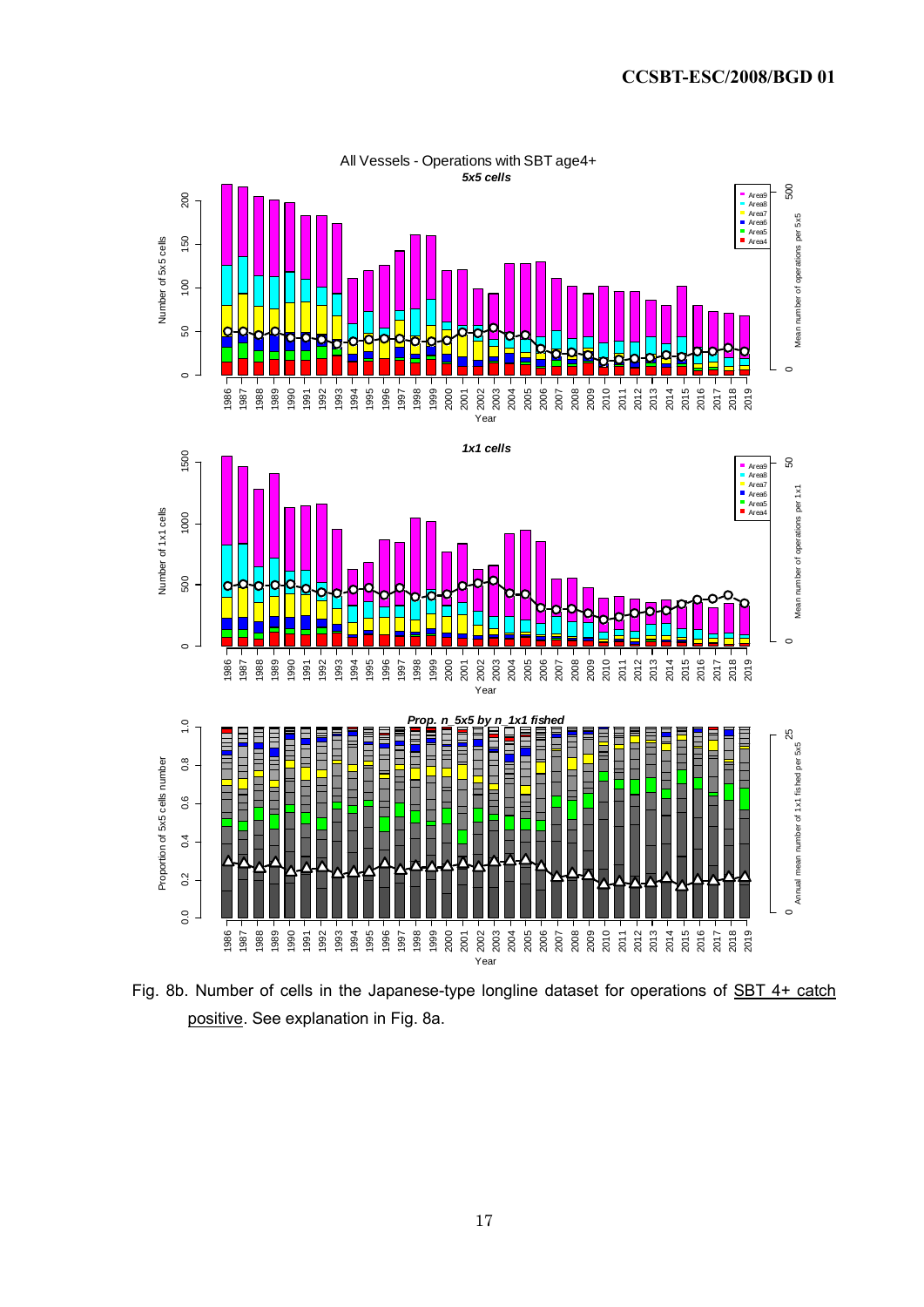

Fig. 9. Concentration index in the Japanese-type longline dataset for catch (age 4+) or hooks to years by CCSBT statistical area

Smaller/larger values relate to more/less aggregated.